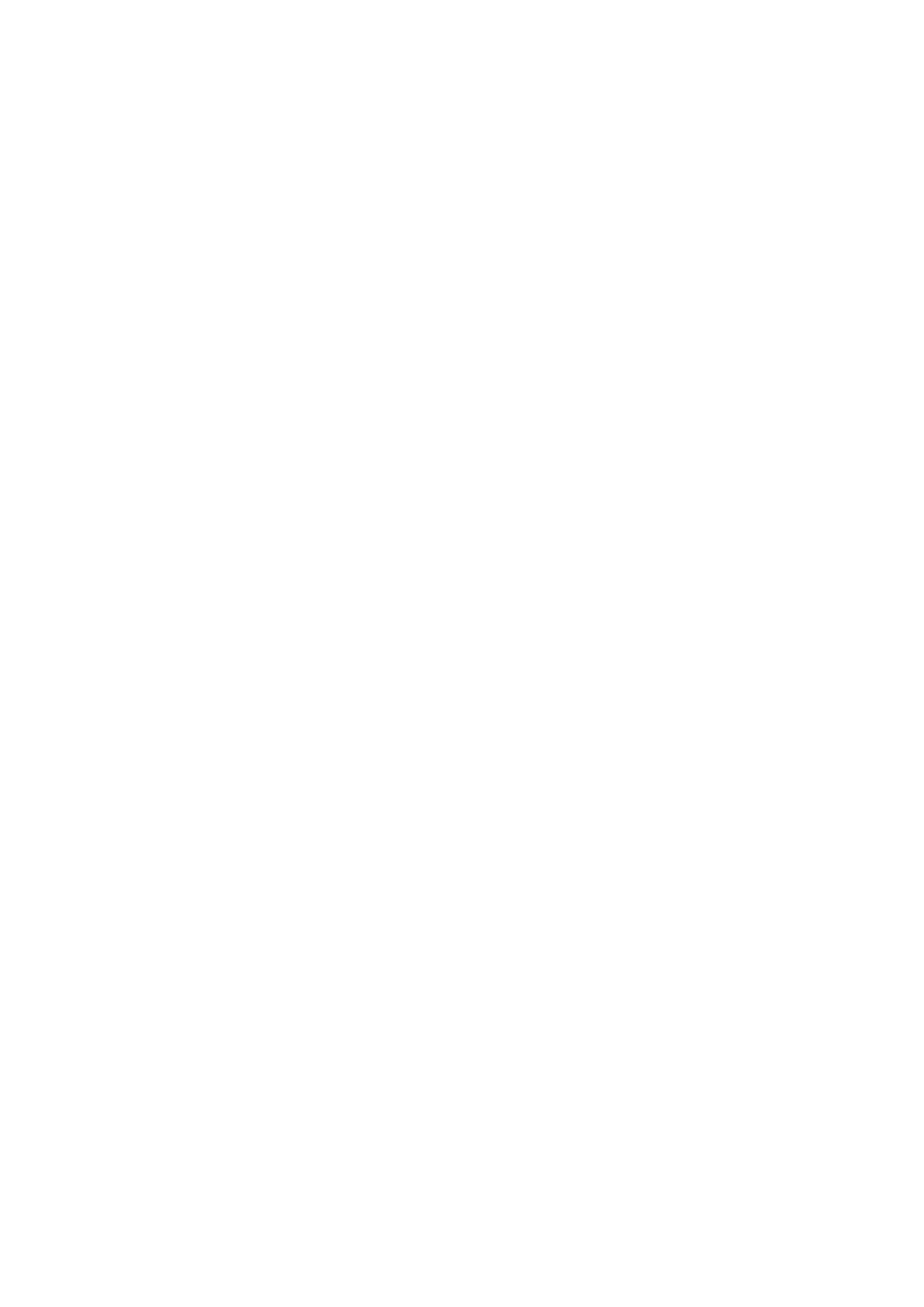

**Australian Government** 

**Rural Industries Research and Development Corporation** 

# **Deer Industry Gross Margins**

by B. I. Mackay

October 2010

RIRDC Publication No. 10/192 RIRDC Project No. PRJ-005252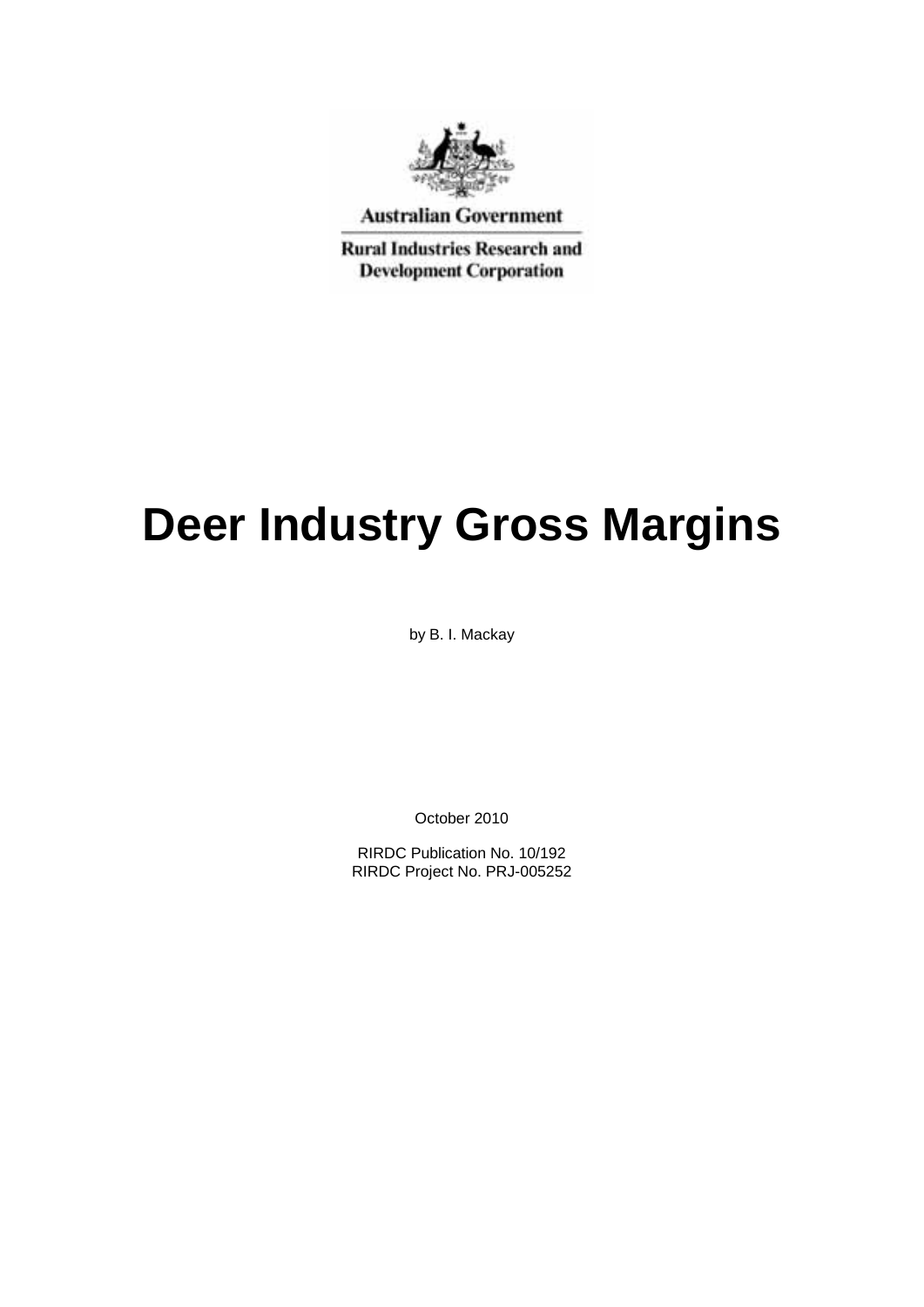© 2010 Rural Industries Research and Development Corporation. All rights reserved.

ISBN 978-1-74254-159-4 ISSN 1440-6845

*Deer Industry Gross Margins Publication No. 10/192 Project No. PRJ-005252*

The information contained in this publication is intended for general use to assist public knowledge and discussion and to help improve the development of sustainable regions. You must not rely on any information contained in this publication without taking specialist advice relevant to your particular circumstances.

While reasonable care has been taken in preparing this publication to ensure that information is true and correct, the Commonwealth of Australia gives no assurance as to the accuracy of any information in this publication.

The Commonwealth of Australia, the Rural Industries Research and Development Corporation (RIRDC), the authors or contributors expressly disclaim, to the maximum extent permitted by law, all responsibility and liability to any person, arising directly or indirectly from any act or omission, or for any consequences of any such act or omission, made in reliance on the contents of this publication, whether or not caused by any negligence on the part of the Commonwealth of Australia, RIRDC, the authors or contributors.

The Commonwealth of Australia does not necessarily endorse the views in this publication.

This publication is copyright. Apart from any use as permitted under the *Copyright Act 1968*, all other rights are reserved. However, wide dissemination is encouraged. Requests and inquiries concerning reproduction and rights should be addressed to the RIRDC Publications Manager on phone 02 6271 4165.

#### **Researcher Contact Details**

Mr Bruce I Mackay 9 Avonlea Place ORANGE NSW 2800

Phone: 02 63602906 Email: mackayb@ix.net.au

In submitting this report, the researcher has agreed to RIRDC publishing this material in its edited form.

#### **RIRDC Contact Details**

Rural Industries Research and Development Corporation Level 2, 15 National Circuit BARTON ACT 2600

PO Box 4776 KINGSTON ACT 2604

Phone: 02 6271 4100<br>Fax: 02 6271 4199 02 6271 4199 Email: rirdc@rirdc.gov.au. Web: http://www.rirdc.gov.au

Electronically published by RIRDC in October 2010 Print-on-demand by Union Offset Printing, Canberra at www.rirdc.gov.au or phone 1300 634 313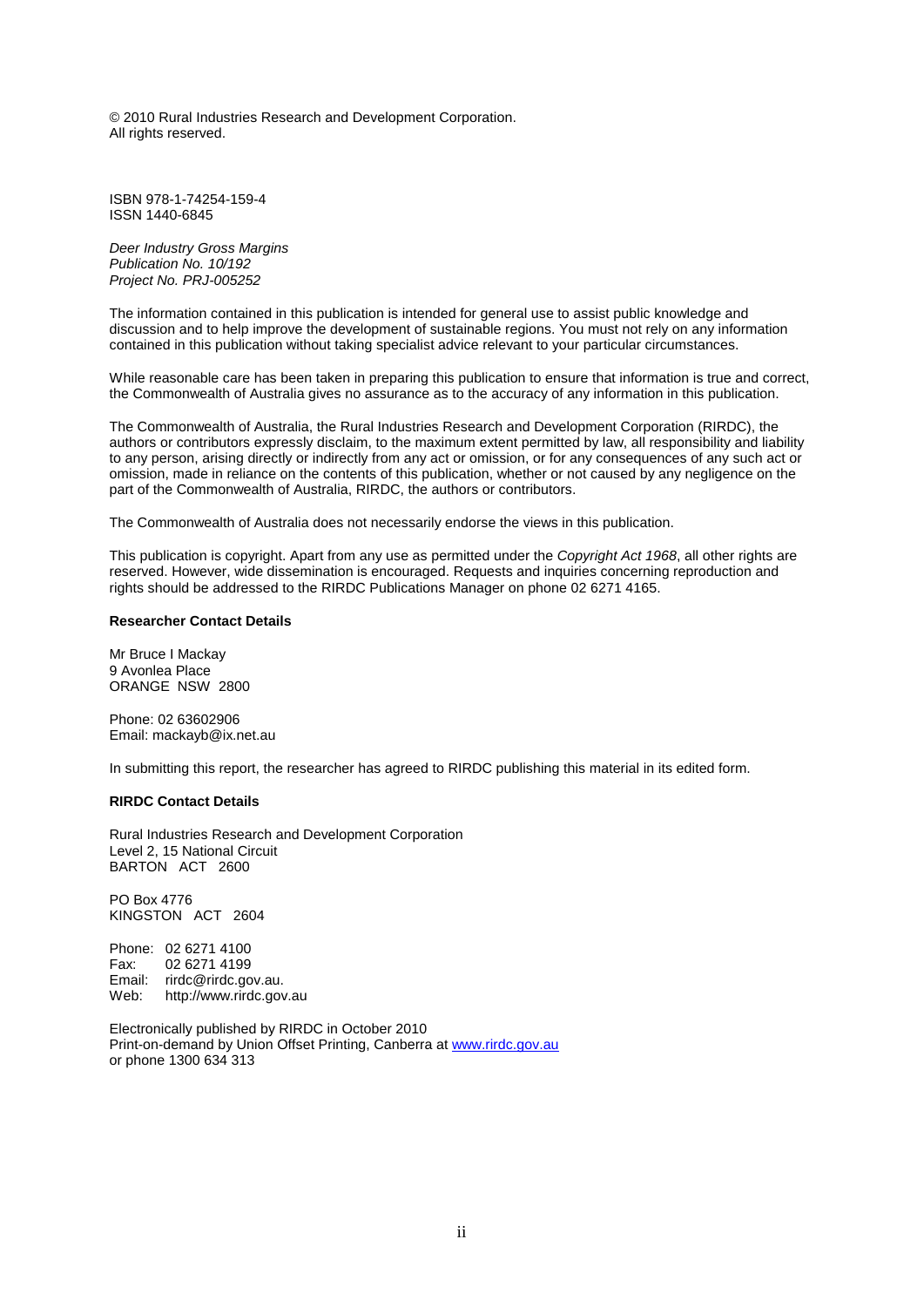### **Foreword**

In recent years a significant number of new and emerging agricultural industries have provided existing mainstream livestock and crop producers with many options for increased income or security through diversification. Similarly, many investors new to agriculture have also considered diversifying their interests into these new industries. Basic financial information that allows an evaluation of these alternative industries can be of assistance to farming enterprises.

One of the financial tools available for making comparisons between enterprises is the gross margin budget. The calculation of a gross margin is considered to be the essential first step in farm budgeting and planning. A gross margin is simply the gross income from the enterprise less those variable costs directly attributable to the enterprise.

However, a gross margin does not measure profit, because it does not include fixed or overhead costs such as depreciation, interest, rates and labour. These expenses must be met regardless of enterprise type and size and will vary accordingly. By omitting these costs a better comparison of the financial performance of the enterprise is obtained.

Whilst up to date gross margin budgets are available for many mainstream livestock and cropping industries, in particular on the NSW Industry and Investment web site, there are few available for new and emerging industries. A basic gross margin budget for the deer industry was available on the NSW Industry and Investment site, but was dated September 2004.

The aim of this project was to prepare simple up to date deer gross margins and make them available on the Deer Industry Association of Australia web site, both in a static and downloadable form. This updated information has also been provided to NSW Industry and Investment to enable updating of their budgets.

This project was funded from RIRDC Core Funds which are provided by the Australian Government through the New Animal Products program which is guided by the Deer Industry R&D Advisory Committee following the Research and Development Plan for the Deer Program 2006-2011.

This report is an addition to RIRDC's diverse range of over 2000 research publications and it forms part of our New Animal Products R&D program, which aims towards improving industry performance in key areas where the industry has identified problems at both whole-of-industry and industry sector-specific levels.

Most of RIRDC's publications are available for viewing, free downloading or purchasing online at [www.rirdc.gov.au.](http://www.rirdc.gov.au/) Purchases can also be made by phoning 1300 634 313.

**Craig Burns** Managing Director Rural Industries Research and Development Corporation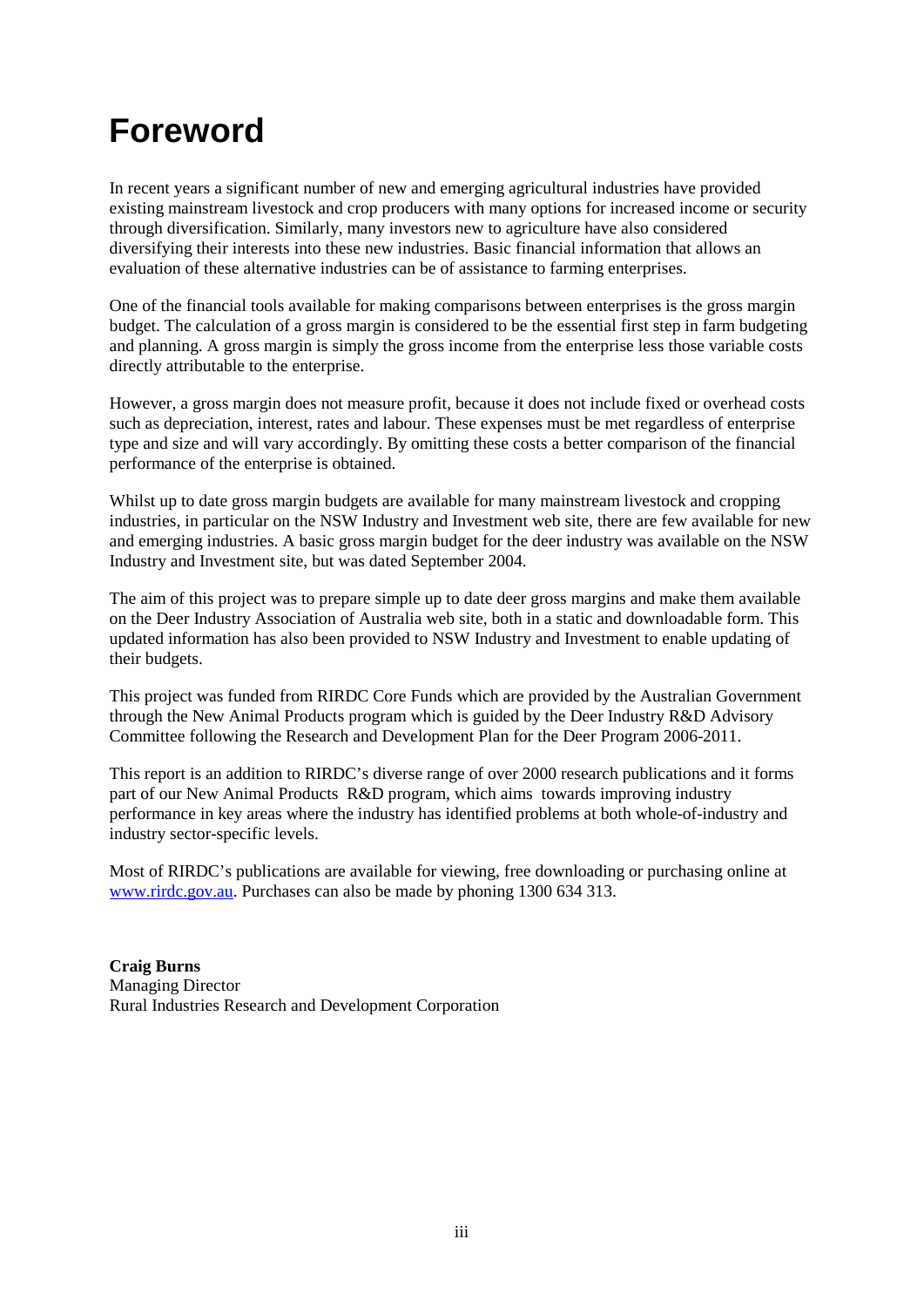### **About the Author**

Bruce Mackay was employed by NSW Department of Primary Industries (NSWDPI) as a Livestock Extension Officer and a Grazing Systems Technical Specialist from 1968 until his retirement in 2005. He was closely involved with the deer industry in NSW from around 1976 and was the Department's deer industry specialist up until his retirement. He was an ex officio member of the original NSW Deer Farmers Association executive from 1986 and was appointed an honorary life member of the NSW Association in 1986. He prepared numerous deer farming extension publications whilst working with NSWDPI including gross margins which were the basis of this project.

### **Acknowledgments**

Mr Andrew Hansen, deer veterinarian and President of the NSW branch of the Deer Industry Association of Australia, and Mr Tim Hansen, proprietor of Mandagery Creek Venison provided invaluable assistance with this project.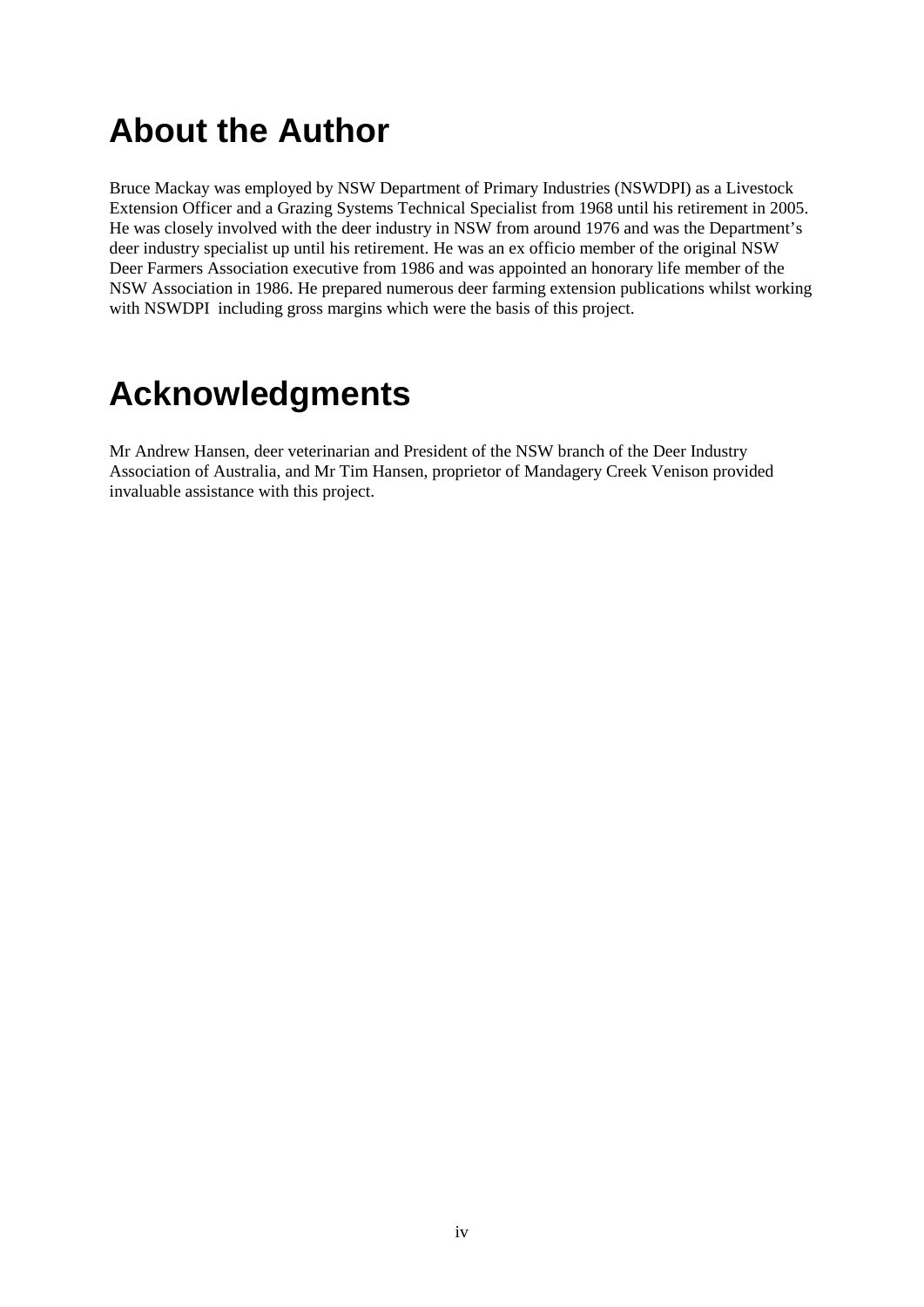## **Contents**

| 1.               | $\bf Introducing a 1$ |  |
|------------------|-----------------------|--|
| 2.               |                       |  |
| 3.               |                       |  |
| $\overline{4}$ . |                       |  |
| 5.               |                       |  |
| 6.               |                       |  |
| 7.               |                       |  |
|                  |                       |  |
|                  |                       |  |
|                  |                       |  |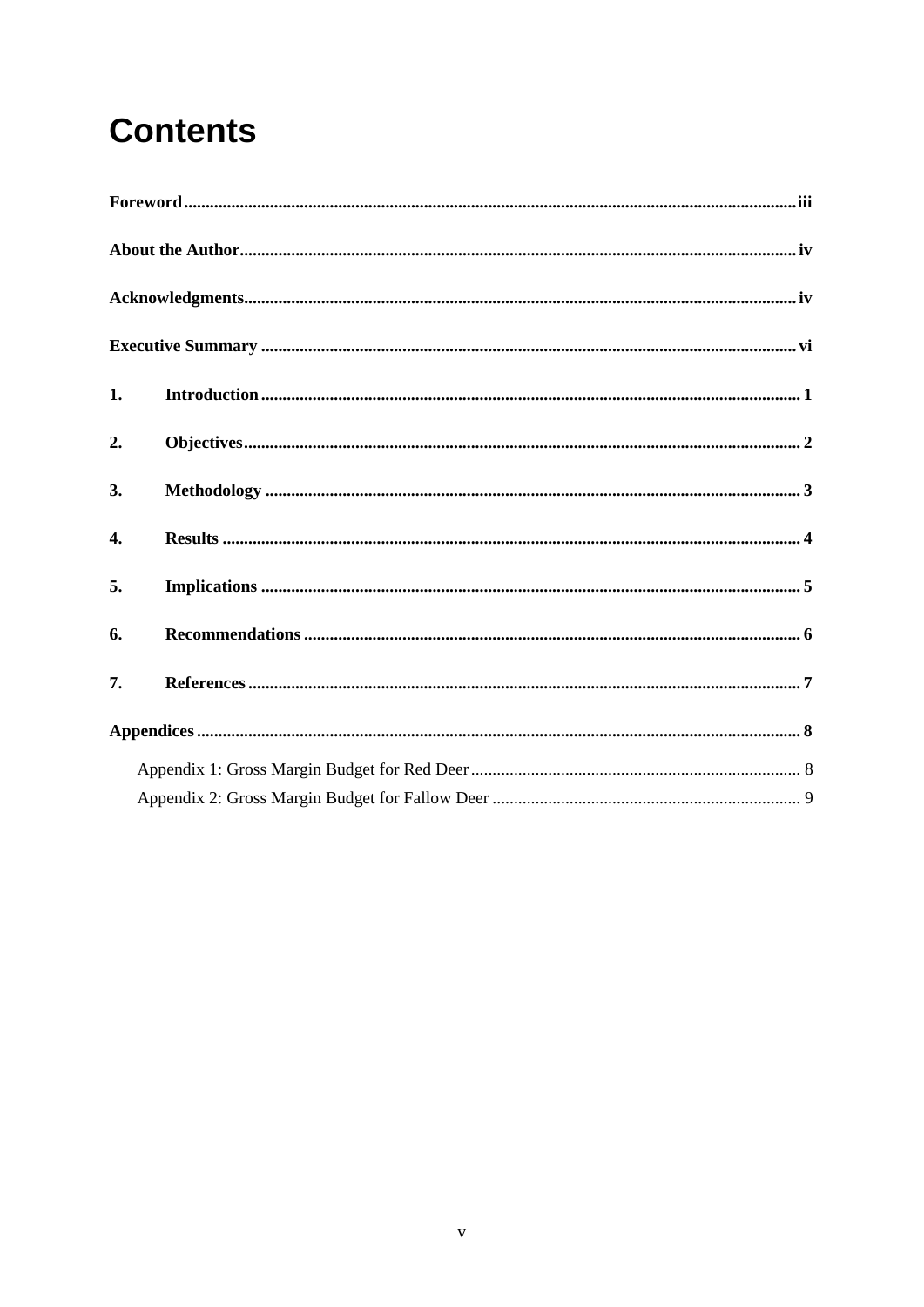## **Executive Summary**

### **Background**

Sustainability of the deer industry in Australia is dependent on having sufficient production to support existing and future markets. In order for this to happen the industry needs to expand through existing farmers diversifying into deer. For new investors to enter the industry some basic financial information needs to be available to allow comparisons between industries. A simple way of providing this information which can be used to make comparisons with other rural industries is through gross margin budgets.

Whilst a range of gross margin budgets for mainstream livestock and cropping industries is available from some state government agricultural department web sites there is currently no up to date gross margin budget available for the deer industry.

### **Aims/objectives**

To develop user friendly gross margin budgets for the deer industry. These gross margin budgets can then be made available to the Deer Industry Association of Australia for publication on the DIAA website.

By having user friendly deer industry gross margins available on the deer industry web site, users will be able to enter their own deer farming data in relation to property/herd size, costs and returns. Producers considering entering the industry can then compare these gross margins to those available for other agricultural industries from other sources (eg NSW Department Industry and Investment). This will enhance their decision making as to whether to make further investigations into becoming deer producers or continuing to farm deer. Superior gross margins will hopefully encourage more new producers to enter the industry.

### **Methods used**

Gross margin budgets have been prepared in Excel format using data provided by deer industry representatives. Budgets have been prepared for Fallow deer and Red deer to allow consideration of the differences between the two species.

The budgets have been made available in two forms;

- i) as simple PDF files using fixed data which can be easily printed from the DIAA web site
- ii) as downloadable Excel spreadsheet files which users can download from the web site and data changed to allow input of such factors as herd size, performance and financial information. Users can look at various "what-ifs" by changing the data. The bulk of the spreadsheet is protected so that only the appropriate data can be changed.

### **Results/key findings**

Using the industry figures provided it is demonstrated that the gross margins for the deer industry are competitive with other livestock and cropping enterprises. However it must be remembered that gross margins are not a measure of profitability and should be only used as a guide. Gross margins are only the first step in whole farm planning and users of the gross margins are encouraged to seek professional financial advice as the next step of developing more detailed budgets and plans.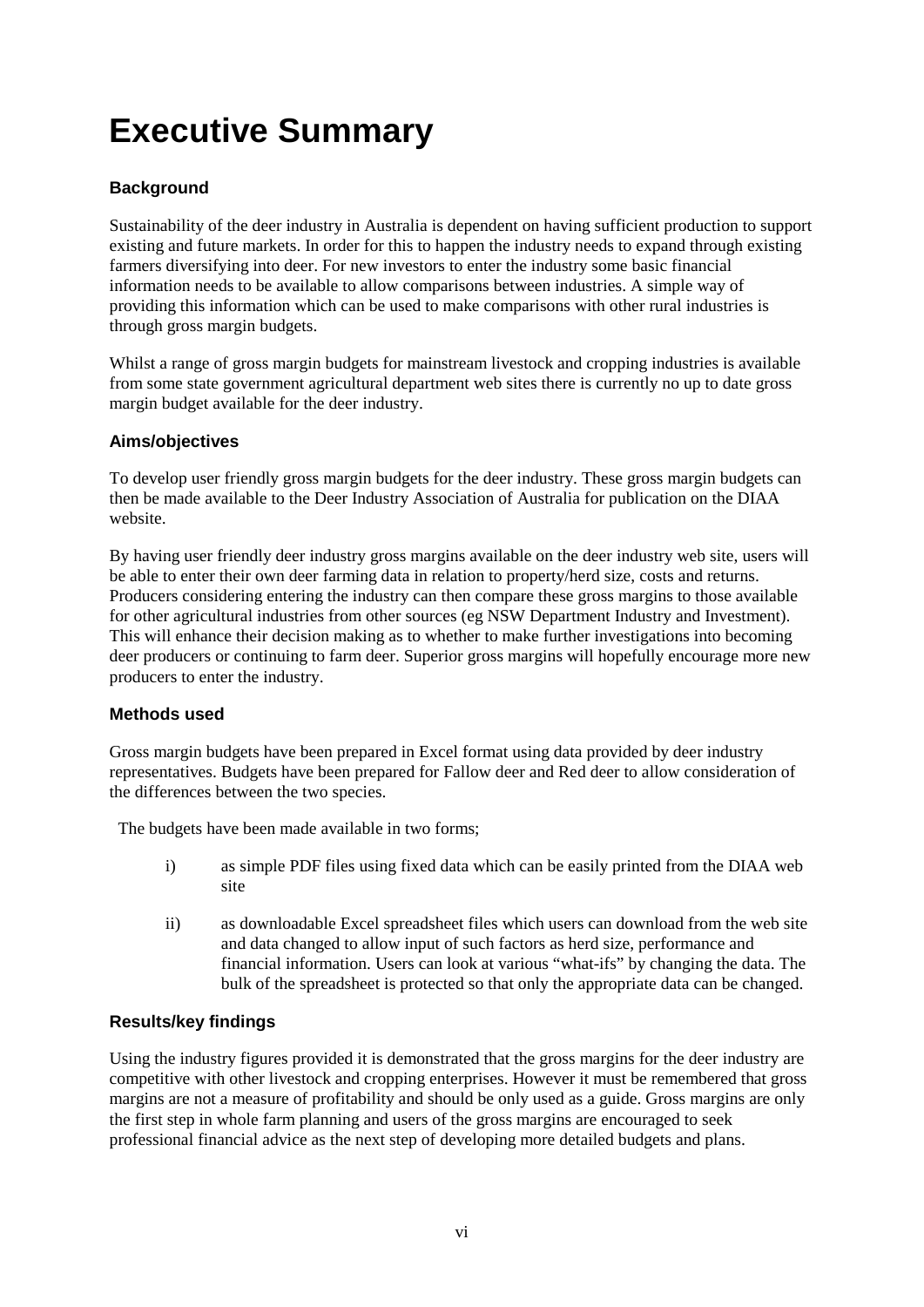#### **Implications for relevant stakeholders**

Sustainability of the deer industry rests with a continued growth of productivity and markets. Hopefully with the availability of gross margins that reflect positively on the industry, more producers will be encouraged to enter the industry.

#### **Recommendations**

It is recommended that both the PDF and Excel forms of the Red and Fallow deer gross margin budgets be made available on the Deer Industry Association of Australia web site on the page which contains deer industry Factsheets. It is further recommended that the other Excel Spreadsheet currently available in the DIAA web site, the Venison Comparator, be moved from the News page of the site to the Factsheets page so that this information is more readily accessible.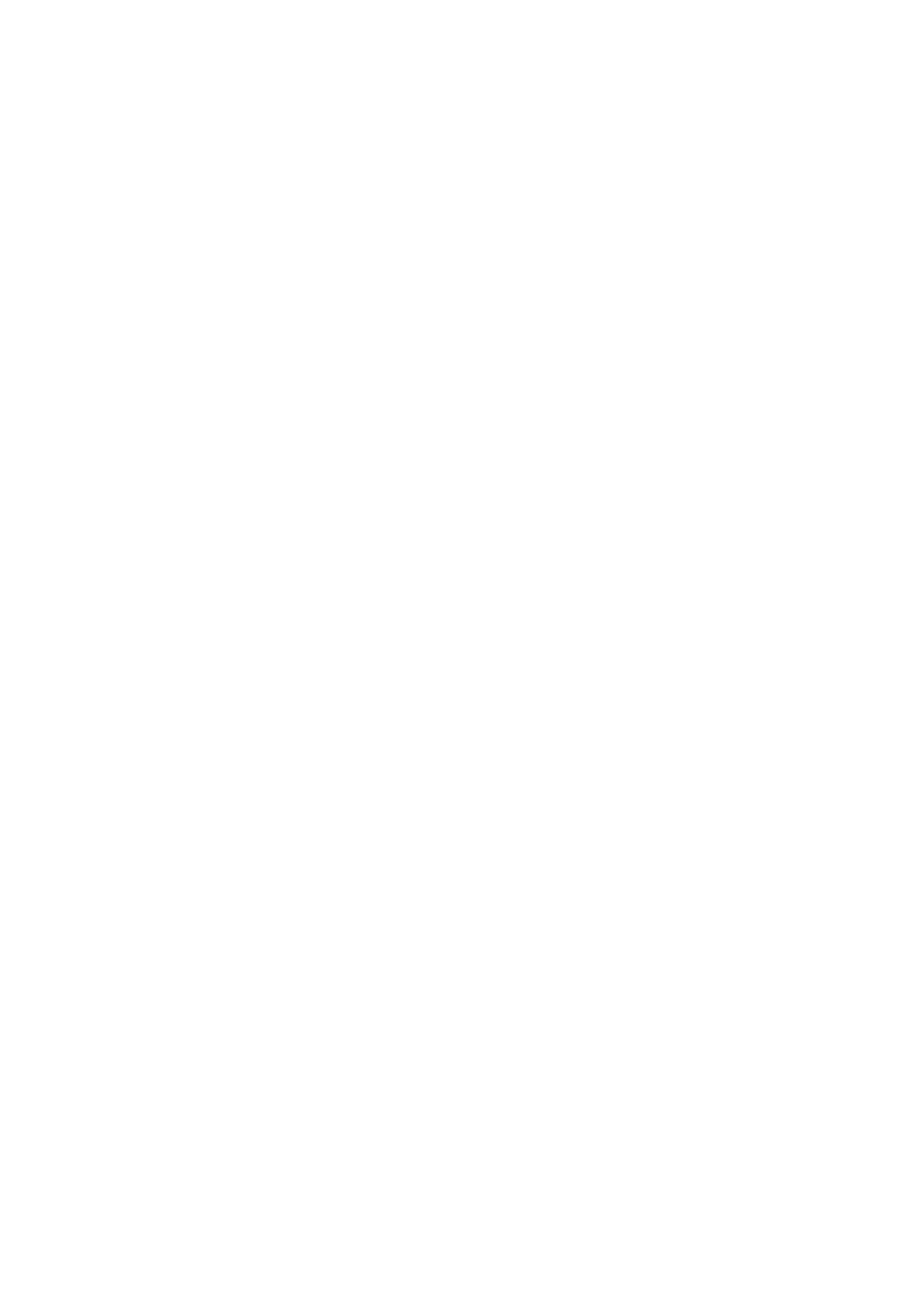## **1. Introduction**

In recent years rural producers and investors have had the opportunity to become involved in a number of new and emerging agricultural industries. These new industries have provided existing mainstream livestock and crop producers with many options for increased income or security through diversification. However the decision as to whether or not to become involved requires a financial evaluation of these different enterprises.

The deer industry offers one such option and one of the financial tools available for making comparisons between this and other enterprises is the gross margin budget. A range of gross margin budgets for mainstream livestock and cropping industries are available from some state government agricultural department web sites but there is currently no up to date gross margin budget available for the deer industry.

From an industry perspective, sustainability of the deer industry in Australia is dependent on having sufficient production to support existing and future markets. In order for this to happen the industry needs to expand through existing farmers diversifying into deer. For new investors to enter the industry some basic financial information needs to be available to allow comparisons between industries.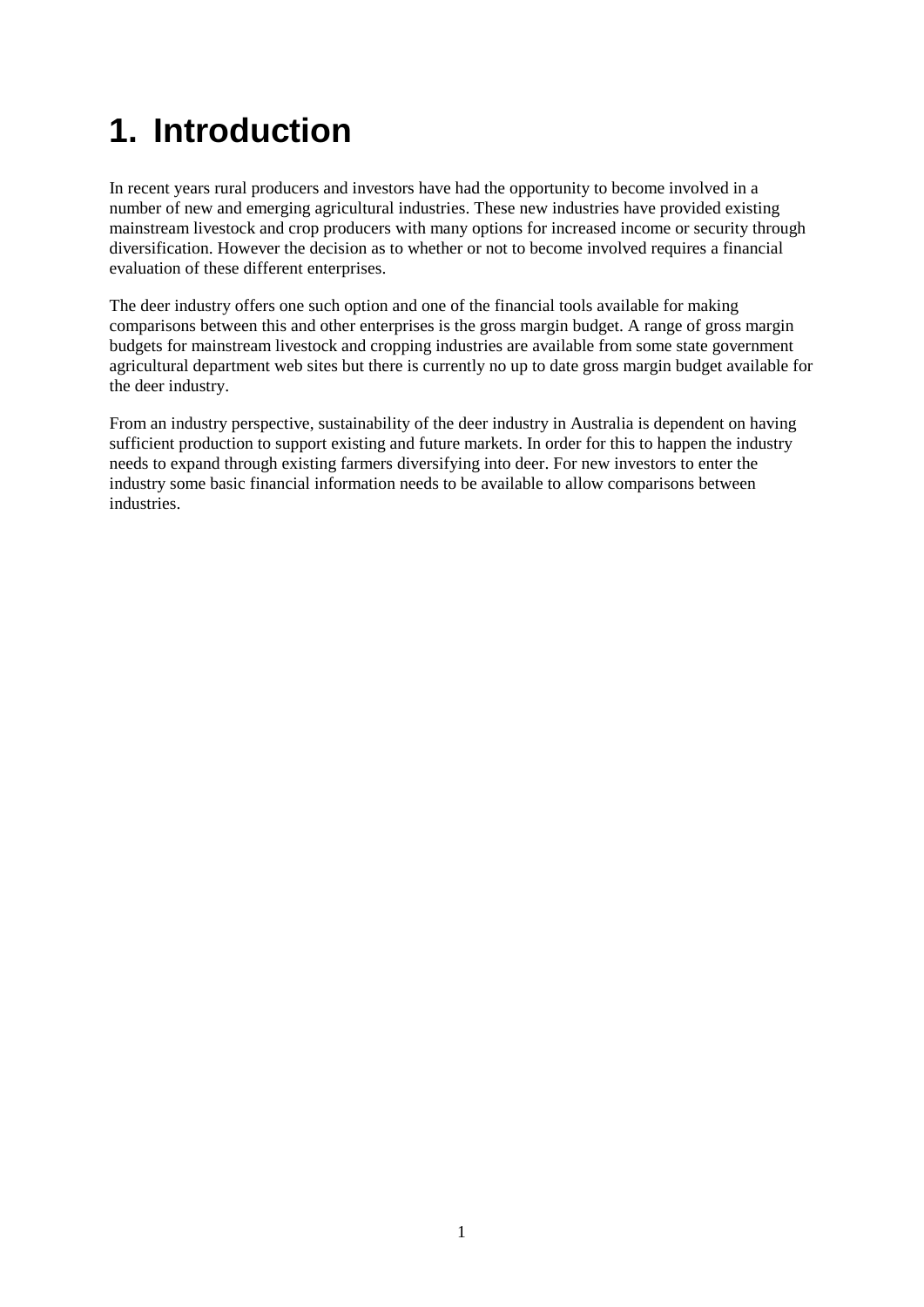## **2. Objectives**

The objective of the project was to develop user friendly gross margin budgets for the deer industry to enable existing and intending deer farmers to make comparisons between the deer industry and gross margins from other mainstream agricultural industries available from other sources. The gross margin budgets are to be made available to the Deer Industry Association of Australia for publication on the DIAA website. It will also be recommended that the DIAA web site provide links to other livestock budgets on the NSW Department of Industry and Investment web site and other sites if known.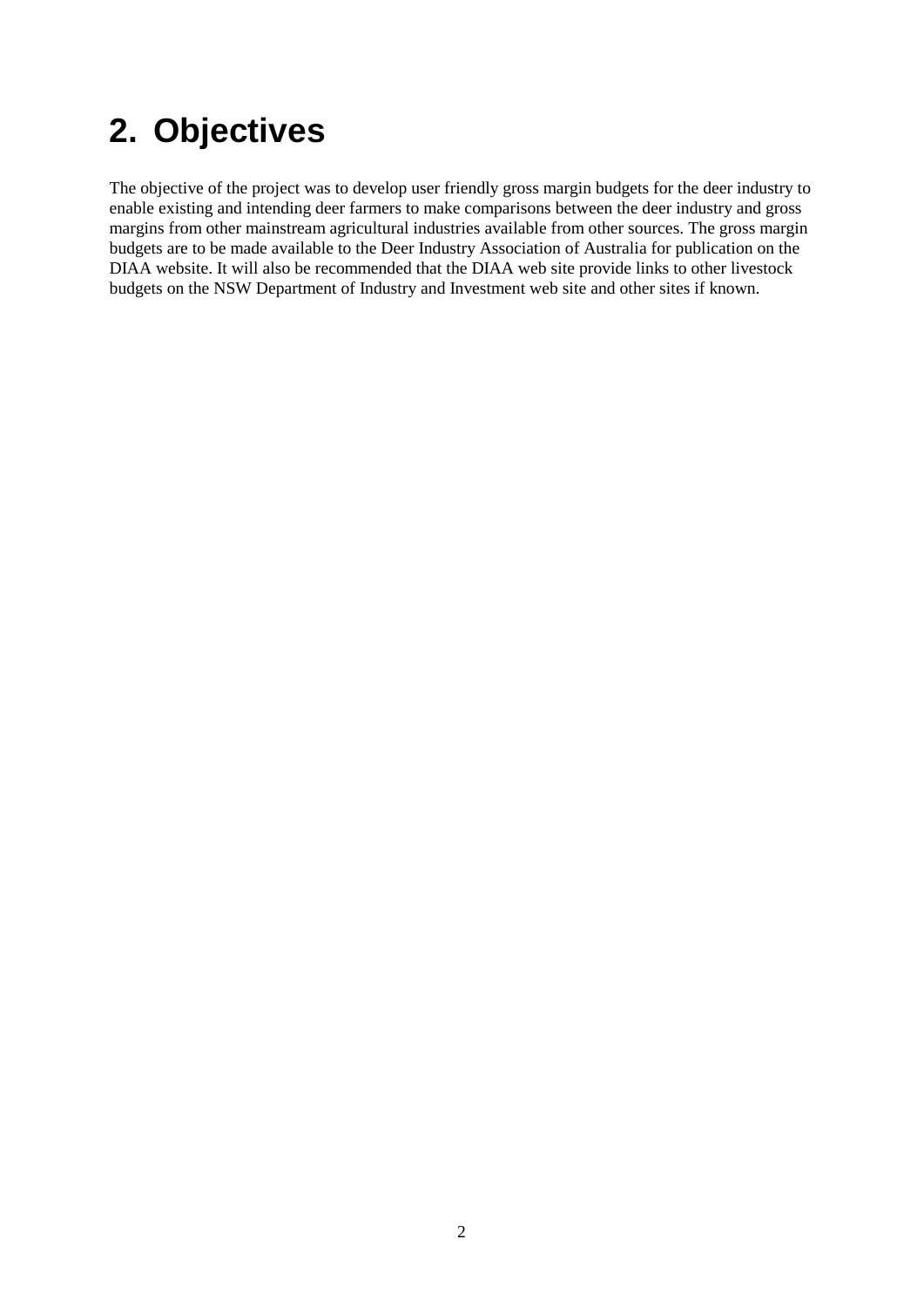## **3. Methodology**

Gross margin budgets for both Fallow and Red deer were developed using a Microsoft Excel spreadsheet format. Data on current costs and returns were provided by NSW deer industry representatives, and the layout of the budgets was discussed with members at the NSW Branch of the Deer Industry Association of Australia annual general meeting.

Budgets have been prepared for Fallow deer and Red deer to allow consideration of the differences between the two species. Separate budgets have not been prepared for Rusa, Chital or Elk/Wapiti, however, the existing budgets can be used to generate a gross margin for these species by using the relevant breed financial data in the spreadsheet.

Each budget can produce a gross margin for the enterprise along with the gross margin per doe/hind, and a gross margin per dry sheep equivalent.

In addition a sensitivity analysis/parametric budget has been produced for each enterprise which can be used to instantly determine the effect of different price and/or yield levels.

The budgets have been made available in two forms;

- iii) as simple PDF files using fixed data which can be easily printed from the DIAA web site
- iv) as downloadable Excel spreadsheet files which users can download from the web site and data changed to allow input of such factors as herd size, performance and financial information. Users can look at various "what-ifs" by changing the data. The bulk of the spreadsheet is protected so that only the appropriate data can be changed.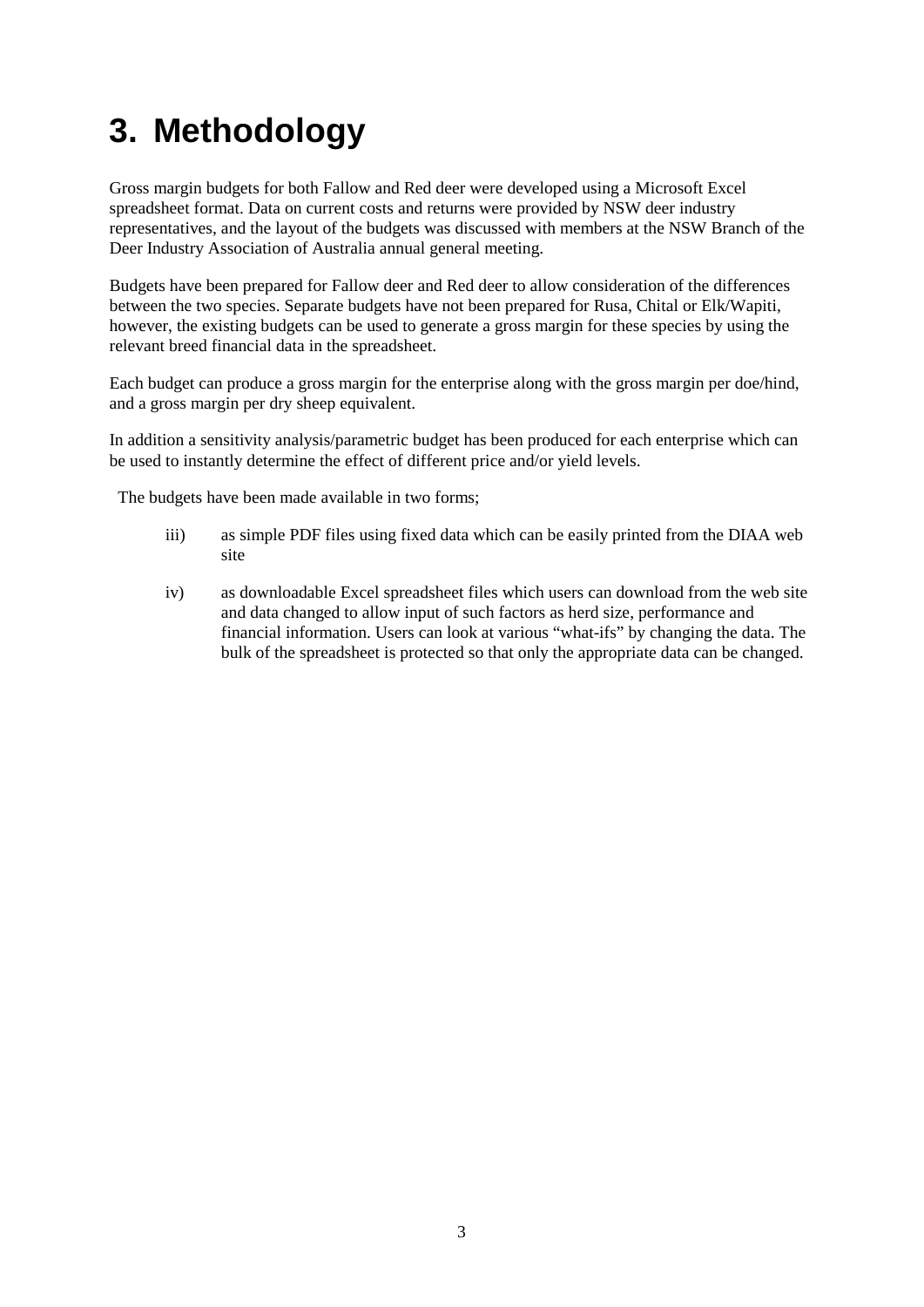## **4. Results**

The two gross margin spreadsheets are reproduced in Appendices 1 and 2.

These budgets have been forwarded to the Deer Industry Association of Australia with a request that both the PDF and download versions are published, subject to the Associations approval, on their web site.

Following discussions with Industry and Investment NSW (I & I NSW – formerly NSW Department of Primary Industries) it was decided by them to withdraw the September 2004 deer budgets that they currently have on their web site. They have stated that:

"Whilst I&I NSW currently develops and supports a full set of up to date gross margin budgets for beef and sheep enterprises, the Department no longer has staff with a detailed knowledge of deer husbandry and venison production, and hence is not equipped to respond to enquiries that may flow from publishing updated GM budgets."

Therefore the best approach for the deer GM budgets is for the Department is to:

- 1. Withdraw the out of date deer gross margin budgets from the Industry & Investment NSW website
- 2. Post the following message under deer on the livestock gross margin page "Deer production information and gross margin budgets are available from the Deer Industry Association of Australia web site www.diaa.org". This will ensure that people looking for information on deer production will find their way to the Associations website where the most up to date material would be available.

The RIRDC Deer Committee in approving this project commented that they "would like to see more work with material produced by an earlier deer project for superannuation companies". Details of this project was obtained from its author and was closely considered. However it is considered that this type of study is the next step that intending producers need to take, having decided from the gross margins that they wish to investigate the deer industry further. Such projects involve a large number of variables, and are best carried out by a consultant on an individual basis.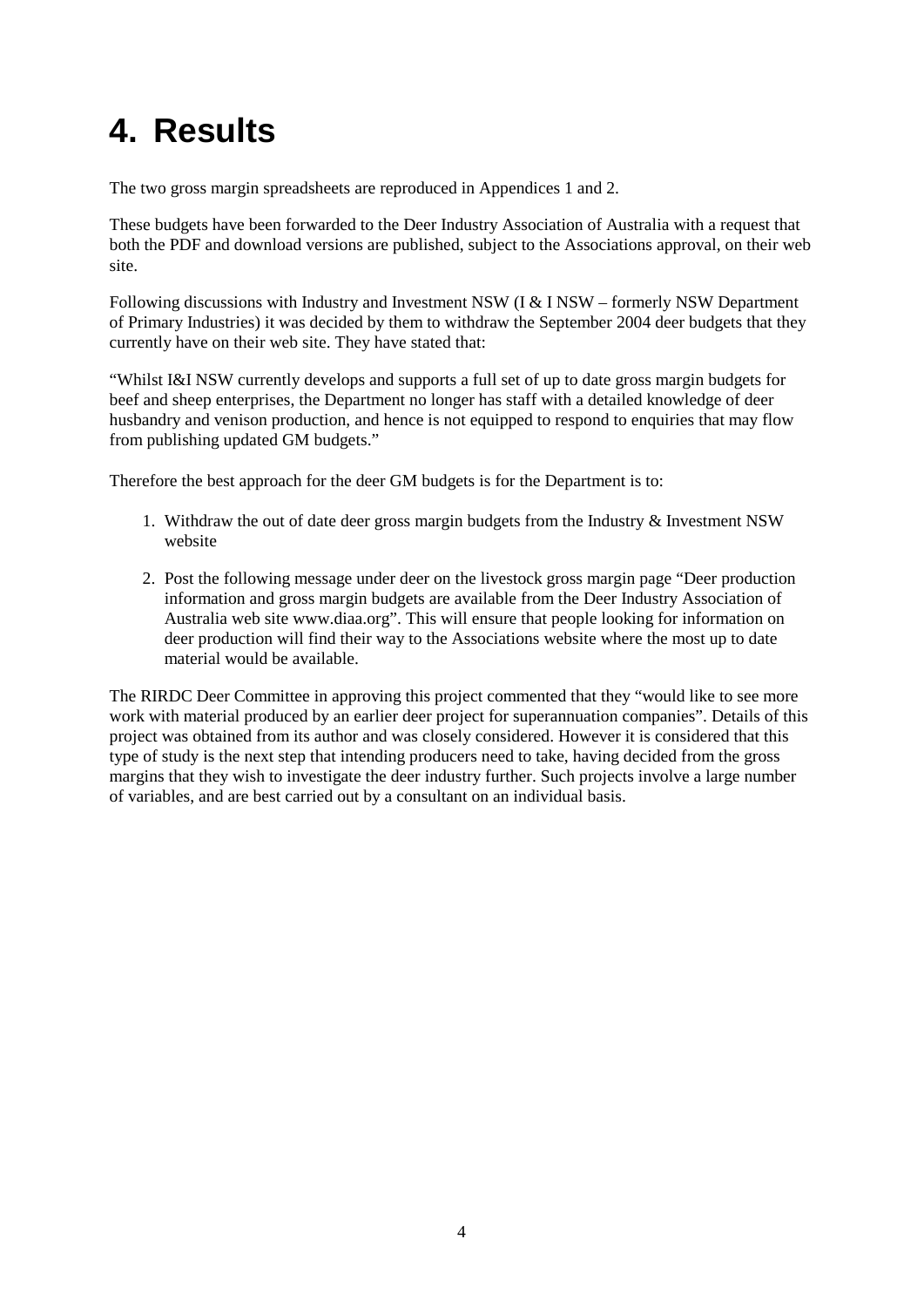## **5. Implications**

Through having readily available gross margin budgets for deer farming intending investors can make the first step in assessing the financial viability of the industry. However it is emphasised that gross margins as a tool are purely a guide to the relative profitability of this and other similar enterprises. Intending investors need to obtain the best available information from a range of sources to evaluate their options before incorporating them into their business plan.

The degree to which these budgets reflect actual returns will be influenced not only by general factors common to all farms, such as prices and seasonal conditions, but also the individual farm characteristics such as soil type, pasture quality, rainfall, facilities and management. Gross margins also should only be used to make comparisons between enterprises that use similar resources. Budgeting techniques such as partial and whole farm budgets, cash flow budgets and development budgets should also be used.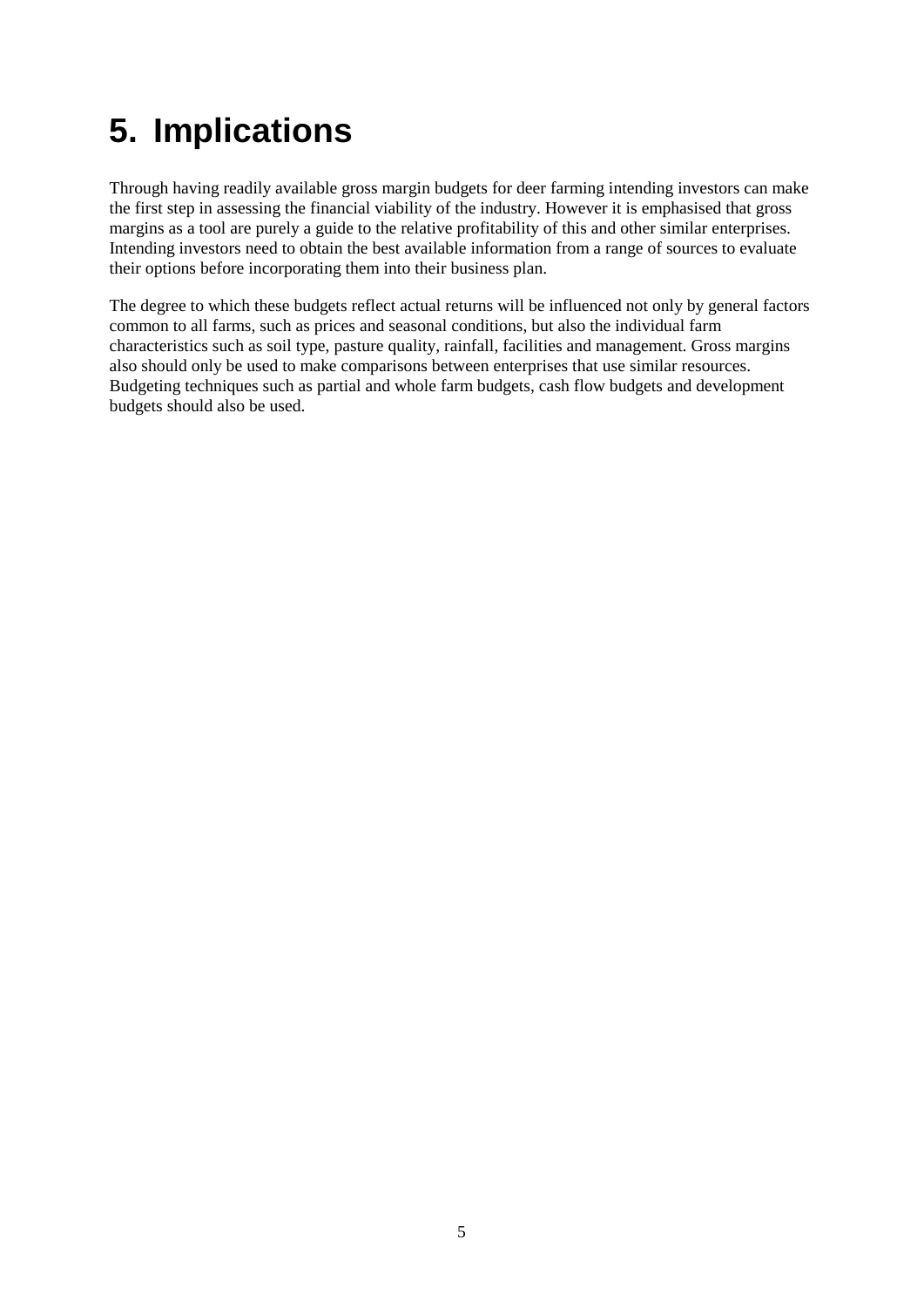## **6. Recommendations**

It is recommended to the Deer Industry Association of Australia that:

- the PDF budgets produced in this project be published on the organisation web pages. It is suggested that they be readily available on the "Factsheets" page which is where most people seeking information about deer farming are likely to visit.
- The Microsoft Excel budgets, which can be downloaded for users to input their own data and examine various "what-ifs" as produced by this project, also be made available on a readily accessible page of the association web site. It is suggested that the "Factsheet" page is also the best site for these budgets.
- The PDF budgets will need to be updated on a regular basis to allow for changing market conditions. This can be done using the Excel spreadsheet budgets, updating information and then saving in PDF format for publication on the web site.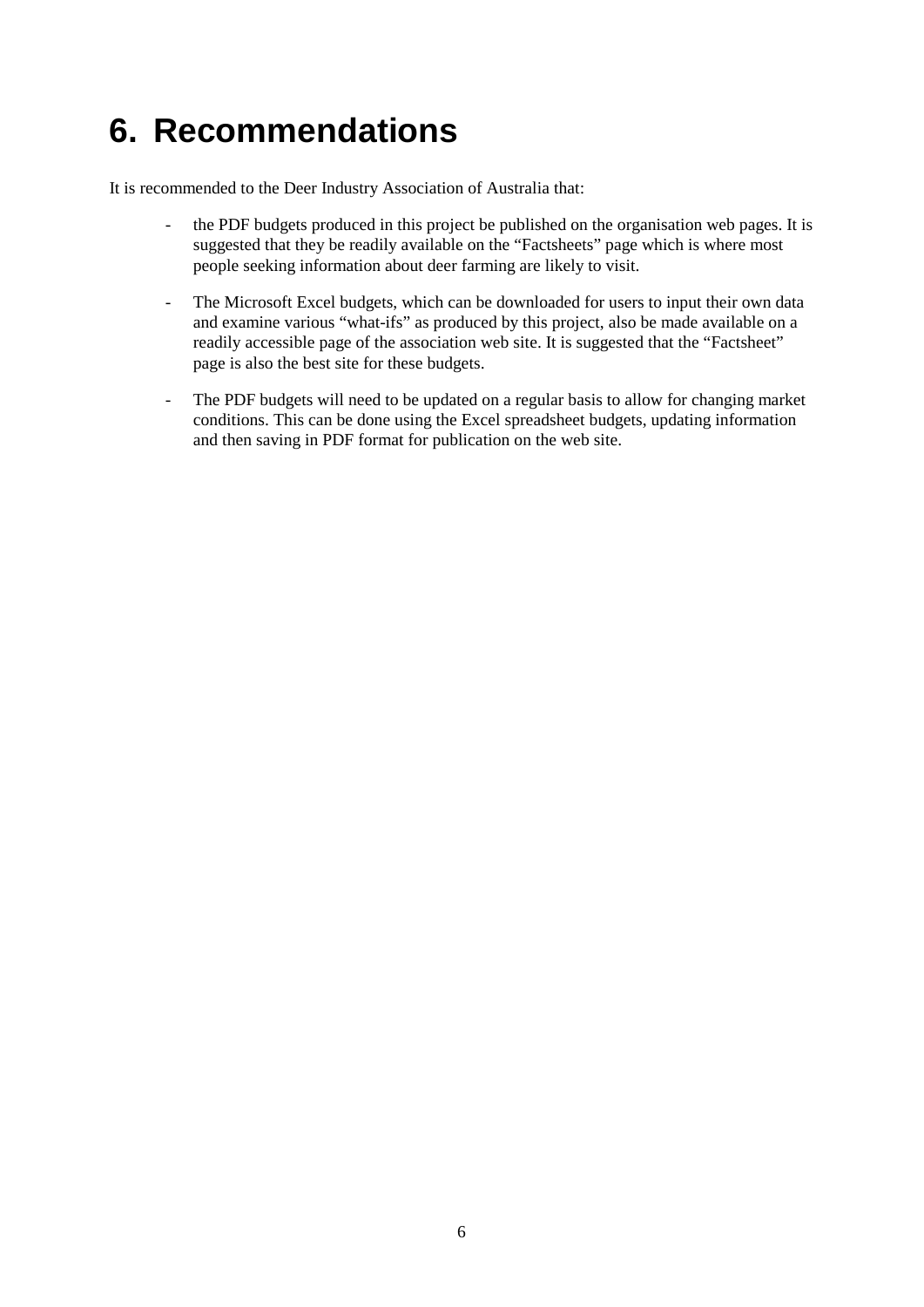## **7. References**

Industry and Investment NSW – Primary Industries – Agriculture – Farm budgets and Costs, <http://www.dpi,nsw.gov.au/agriculture/farm-business>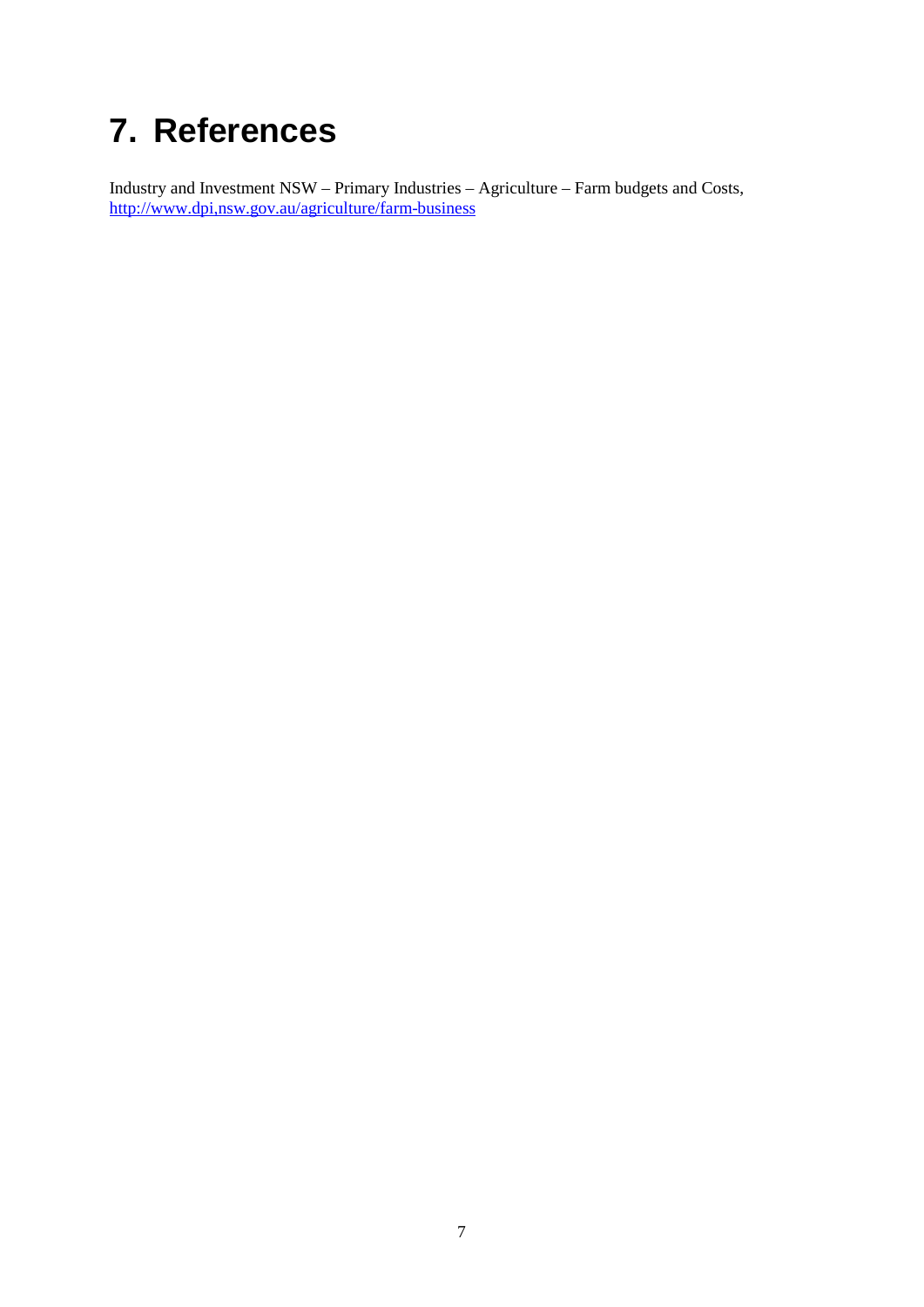## **Appendices**

**Appendix 1: Gross Margin Budget for Red Deer**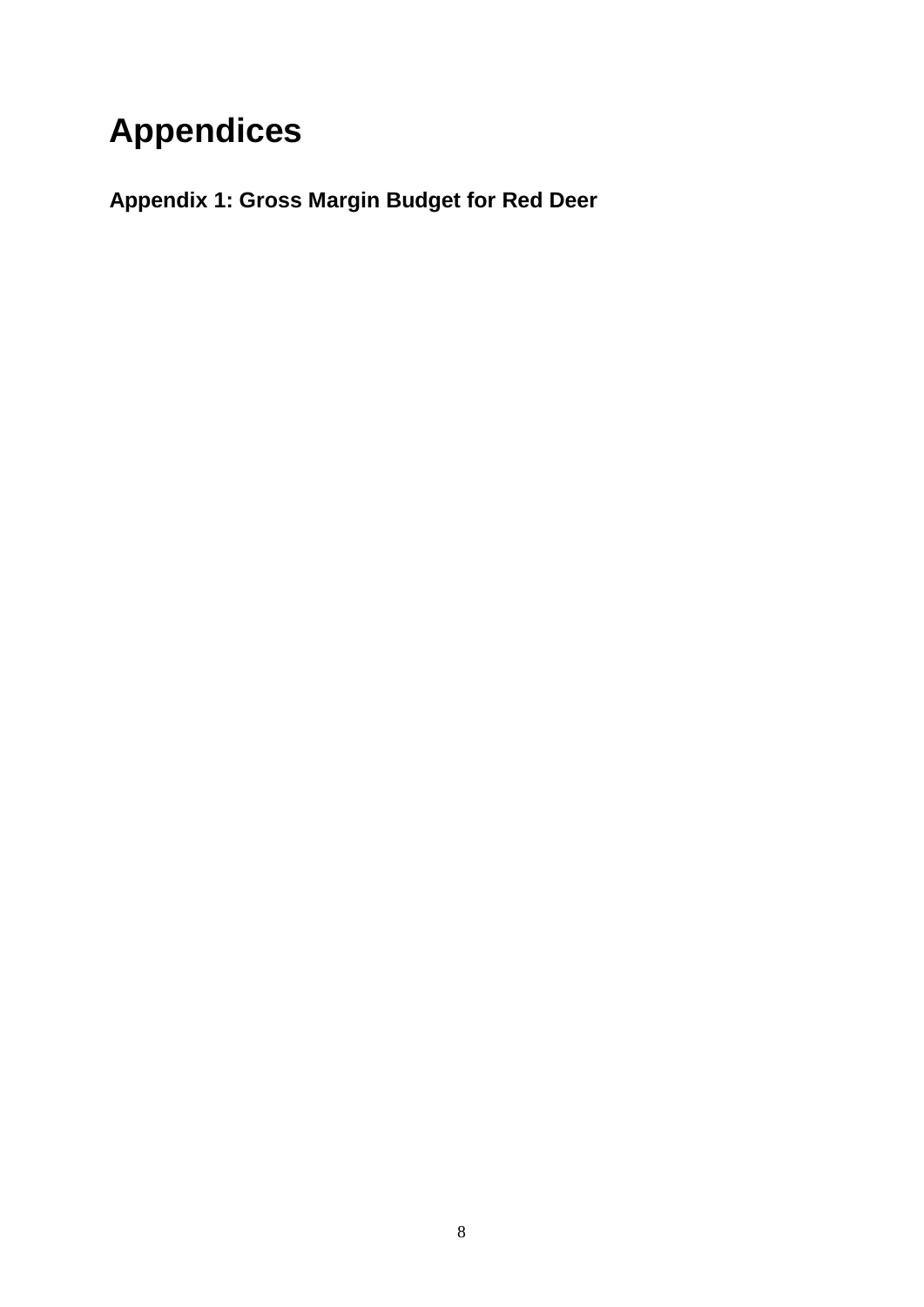### **GROSS MARGIN BUDGET FOR RED DEER**

### **N.B. THIS BUDGET IS A GUIDE ONLY AS VALUES AND PRICES VARY ENORMOUSLY May 2010**

A 'gross margin' is the gross income earned by an enterprise less the variable costs incurred in achieving it. It is not a measure of profitability as it does not usually include fixed or overhead costs. It is a planning tool used to help evaluate options and to enable comparisons between different enterprises. A range of comparative beef and sheep gross margin budgets can be found at www.dpi.nsw.gov.au/agriculture/farm-business

This budget is provided as a guide to members. However neither the DIAA or the author accept any responsibility for any errors, damage or losses whatsoever caused from using this budget. Intending deer farmers should seek professional advice as to the profitability of deer farming.

A downloadable version of this budget is available elsewhere on this site. It requires Microsoft Excel to open the spreadsheet and allows herd size and financial information to be changed.

#### **Stock Assumptions**

|                      | 200 Breeding hinds             |                   |          |  |  |
|----------------------|--------------------------------|-------------------|----------|--|--|
|                      | 0 Velveting Stags              |                   |          |  |  |
|                      | 80 % Weaning Rate              |                   |          |  |  |
|                      | 3 % Mortality Rate             |                   |          |  |  |
|                      | Stags run at                   | 3% of hind number |          |  |  |
|                      | Stags retained for<br>10 years |                   |          |  |  |
|                      | Hinds first mated at 16 months |                   |          |  |  |
| Hinds mated annually |                                |                   |          |  |  |
|                      | Hinds retained for             |                   | 10 years |  |  |
|                      | Hinds sold as breeders<br>በ %  |                   |          |  |  |

#### **Herd Structure**

| Age (yrs)             | No. | <b>DSE</b> | <b>Total DSEs</b> |                              |
|-----------------------|-----|------------|-------------------|------------------------------|
| 1 yr                  | 25  | 3          | 75                | (Replacement hinds retained) |
| 2 yr                  | 24  | 3.6        | 87                |                              |
| 3 yr                  | 24  | 3.8        | 90                |                              |
| 4 yr                  | 23  | 3.8        | 87                |                              |
| 5 yr                  | 22  | 3.8        | 84                |                              |
| 6 yr                  | 22  | 3.8        | 82                |                              |
| 7 yr                  | 21  | 3.8        | 79                |                              |
| 8 yr                  | 20  | 3.8        | 77                |                              |
| 9 yr                  | 20  | 3.8        | 75                | (Culled for slaughter)       |
| <b>Total Hinds</b>    | 200 |            | 736               | Deaths $=$<br>- 6            |
| <b>Velvet Stags</b>   | 0   | 4.2        | 0                 |                              |
| <b>Breeding Stags</b> | 6   | 4.2        | 27                |                              |
| <b>Total Head</b>     | 206 |            | 763               |                              |

#### **Capital Costs:**

A. Land and Plant

| Land                     |                      |              |              |
|--------------------------|----------------------|--------------|--------------|
| Carrying capacity        | DSE/Ha<br>8          |              |              |
|                          | 95 ha @              | $$3,000$ /ha | \$285,000.00 |
| Improvements - Fences    |                      |              | \$29,240.00  |
| Boundary fencing @       | \$5.00<br>/metre for |              |              |
| 95 ha square paddock $=$ | \$19.494             |              |              |
| - Yards                  |                      |              | \$10,000.00  |
|                          |                      |              |              |
|                          |                      |              | \$324,240.00 |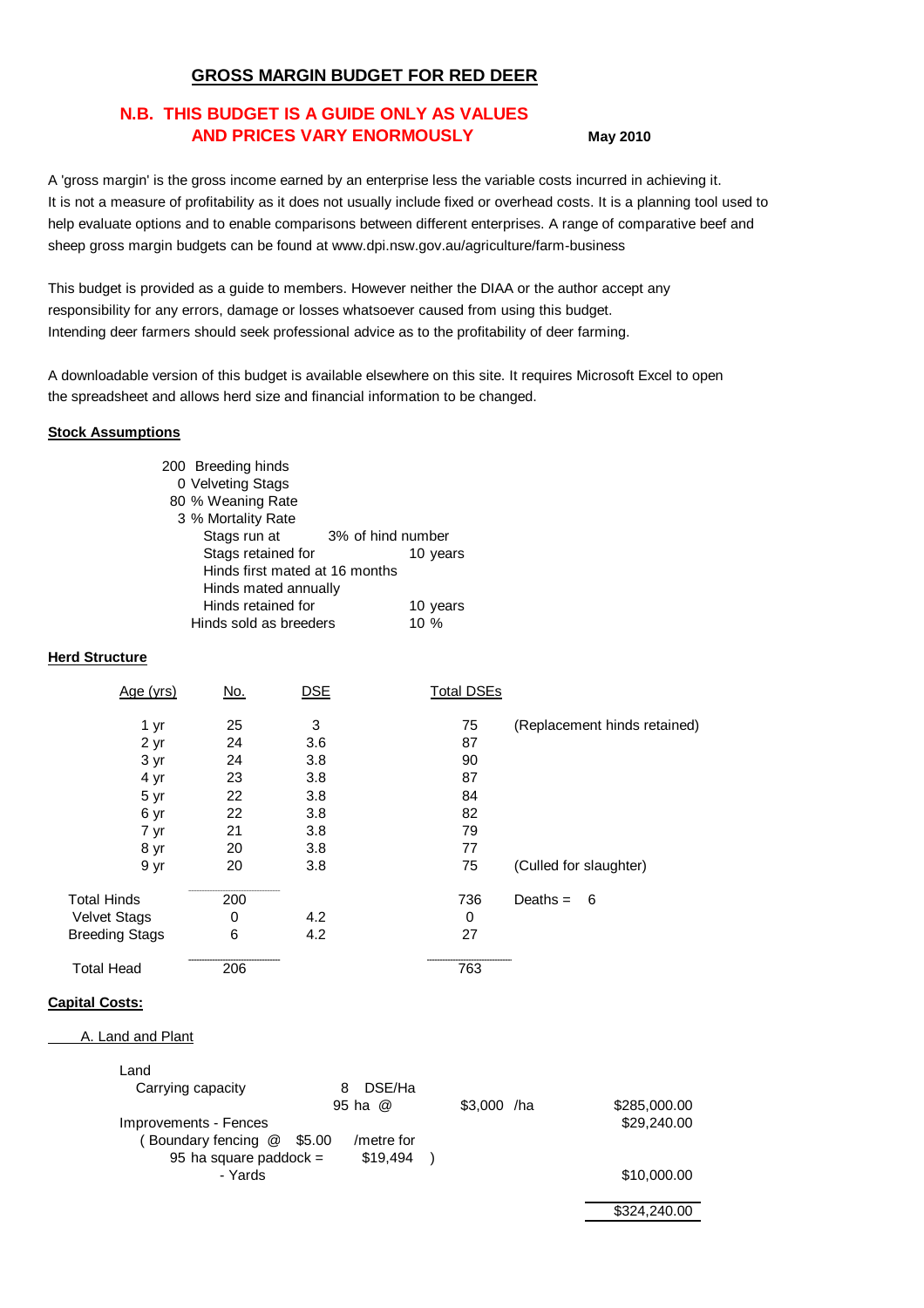|                                                                     | 200 Breeding Hinds at<br>6 Breeding stags at<br>0 Velvet stags at                                                                  |                             |                                    | \$300.00<br>\$1,000.00<br>\$850.00                                 |                           | \$60,000.00<br>\$6,000.00<br>\$0.00 |                                               |
|---------------------------------------------------------------------|------------------------------------------------------------------------------------------------------------------------------------|-----------------------------|------------------------------------|--------------------------------------------------------------------|---------------------------|-------------------------------------|-----------------------------------------------|
|                                                                     |                                                                                                                                    |                             |                                    |                                                                    |                           | \$66,000.00                         |                                               |
|                                                                     |                                                                                                                                    |                             |                                    | <b>Total Capital</b>                                               |                           |                                     | \$390,240.00                                  |
|                                                                     |                                                                                                                                    |                             |                                    |                                                                    |                           |                                     |                                               |
| <b>Enterprise Fixed Costs</b>                                       |                                                                                                                                    |                             |                                    |                                                                    |                           |                                     |                                               |
|                                                                     | 340 hrs labour @<br>Repairs and maintenance<br>Rates and Insurance<br>Depreciation (est)<br>Interest on stock value<br>\$66,000.00 | $$20.00$ /hr<br>@           | 8.00%                              | \$6,800.00<br>\$2,000.00<br>\$3,000.00<br>\$1,000.00<br>\$5,280.00 |                           | \$18,080.00                         |                                               |
|                                                                     |                                                                                                                                    |                             |                                    | <b>Total Fixed Costs</b>                                           |                           |                                     | \$408,320.00                                  |
| <b>INCOME</b>                                                       |                                                                                                                                    |                             |                                    |                                                                    |                           |                                     |                                               |
|                                                                     | 5 Hinds<br>47 Hinds                                                                                                                | $^\copyright$<br>@          |                                    | \$225.00 /head live sale<br>50 kg at                               | \$4.50 /kg                |                                     | \$1,125.00<br>\$10,575.00                     |
|                                                                     | 19 Hinds $+$                                                                                                                       |                             | 77 stags (venison)                 |                                                                    |                           |                                     |                                               |
|                                                                     | Mean Carcase Wt.<br>Velvet:                                                                                                        | 6                           | 45<br>stags at                     | kg<br>at<br>3<br>kg                                                | \$4.50 /kg                |                                     | \$19,440.00                                   |
|                                                                     | By-products:                                                                                                                       | 143                         | deer at                            | @                                                                  | \$80.00 /kg<br>\$0.00 /hd |                                     | \$1,440.00<br>\$0.00                          |
|                                                                     |                                                                                                                                    |                             |                                    |                                                                    |                           |                                     |                                               |
|                                                                     |                                                                                                                                    |                             |                                    | A. Total Income                                                    |                           |                                     | \$32,580.00                                   |
| <b>VARIABLE COSTS</b>                                               |                                                                                                                                    |                             |                                    |                                                                    |                           |                                     |                                               |
| Fodder Purchases at<br>Drenching at<br>Vaccination at<br>Vet. Costs |                                                                                                                                    | \$20.00<br>\$1.00<br>\$0.20 | per head<br>per weaner<br>per head |                                                                    |                           |                                     | \$4,120.00<br>\$160.00<br>\$41.20<br>\$100.00 |
| <b>Velveting Costs</b><br>Slaughter Levy<br>Selling/Transport Costs |                                                                                                                                    | @<br>@<br>@                 | \$15.00<br>\$0.080<br>\$20.00      | /stag<br>/kg<br>/head                                              |                           |                                     | \$90.00<br>\$533.00<br>\$2,860.00             |

| Fodder Purchases at        | \$20.00              | per head   |       | \$4,120,00 |
|----------------------------|----------------------|------------|-------|------------|
| Drenching at               | \$1.00               | per weaner |       | \$160.00   |
| Vaccination at             | \$0.20               | per head   |       | \$41.20    |
| Vet. Costs                 |                      |            |       | \$100.00   |
| <b>Velveting Costs</b>     | @                    | \$15.00    | /staq | \$90.00    |
| Slaughter Levy             | $^{\textregistered}$ | \$0.080    | /kg   | \$533.00   |
| Selling/Transport Costs    | $^{\textregistered}$ | \$20.00    | /head | \$2,860.00 |
| Pasture costs              | $^{\textregistered}$ | \$100.00   | /Ha   | \$9,500.00 |
| Replacement Breeding Stags | $^{\textregistered}$ | \$1,000.00 | /head | \$600.00   |
|                            |                      |            |       |            |

**B. Total Variable Costs** \$18,004.20

| <b>Gross Margin</b>      | \$14,575.80 |
|--------------------------|-------------|
| <b>Gross Margin/Hind</b> | \$72.88     |
| <b>Gross Margin/DSE</b>  | \$19.10     |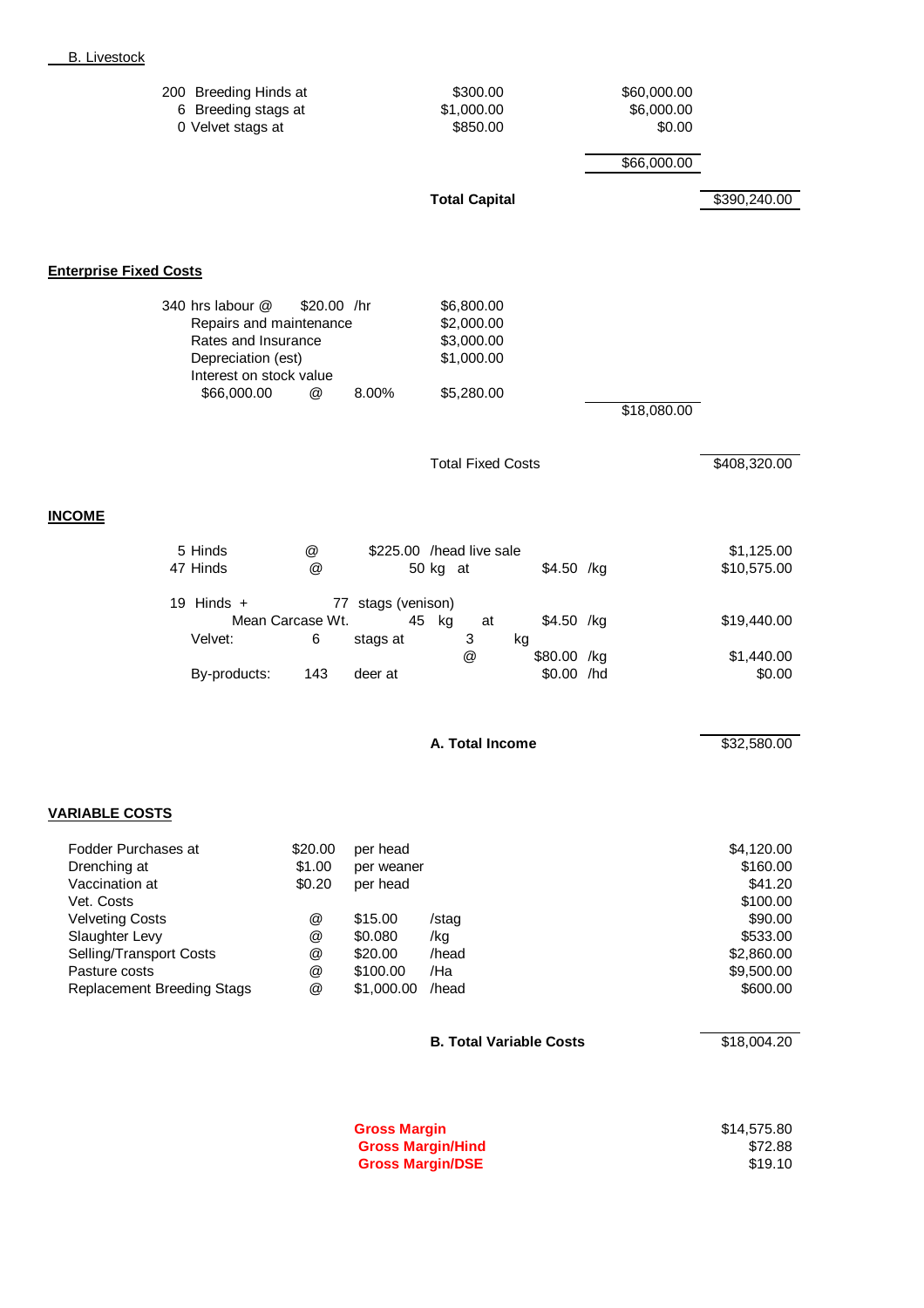#### The effect of changing prices or level of production on the Gross Margin per Hind is as follows:

|                                    | Rise or Fall   |     | Rise or Fall<br>of Gross Margin/hind |
|------------------------------------|----------------|-----|--------------------------------------|
| Venison Price                      | $$0.20$ /kg    |     | \$6.67                               |
| Hind Selling Price                 | \$20.00 /head  |     | \$0.50                               |
| Venison Yield per Carcase          |                |     |                                      |
| \$4.50 /kg<br>$^{\textregistered}$ | 5.00 kg        |     | \$15.80                              |
| Replacement Stags                  | \$100.00 /head |     | \$0.30                               |
| Weaning %                          | 10             | %   | \$19.01                              |
| Velvet Price                       | \$10.00        | /kg | \$0.90                               |
|                                    |                |     |                                      |

NOTES

 \* DSE - Dry Sheep Equivalent - feed required to maintain a 45 kg liveweight merino wether in body condition score 2. Accepted DSE ratings for red deer from 'The Deer Farming Handbook' are

Adult Hind 3.8 DSE

| <b>Breeding Stag</b>  | 4.2 DSE |
|-----------------------|---------|
| 3yo Hinds             | 3.8 DSE |
| 2yo Hinds             | 3.6 DSE |
| <b>Yearling Hinds</b> | 3.0 DSE |
| <b>Weaner Hinds</b>   | 1,8 DSE |
| <b>Yearling Stags</b> | 3.4 DSE |
| 2yo Stags             | 3.8 DSE |

\* Fencing cost is materials only

\* Total fencing cost is for a square paddock plus a 50% allowance for subdivisional fencing

\* Captal costs and enterprise fixed costs are not taken into account in the gross margins and are a guide only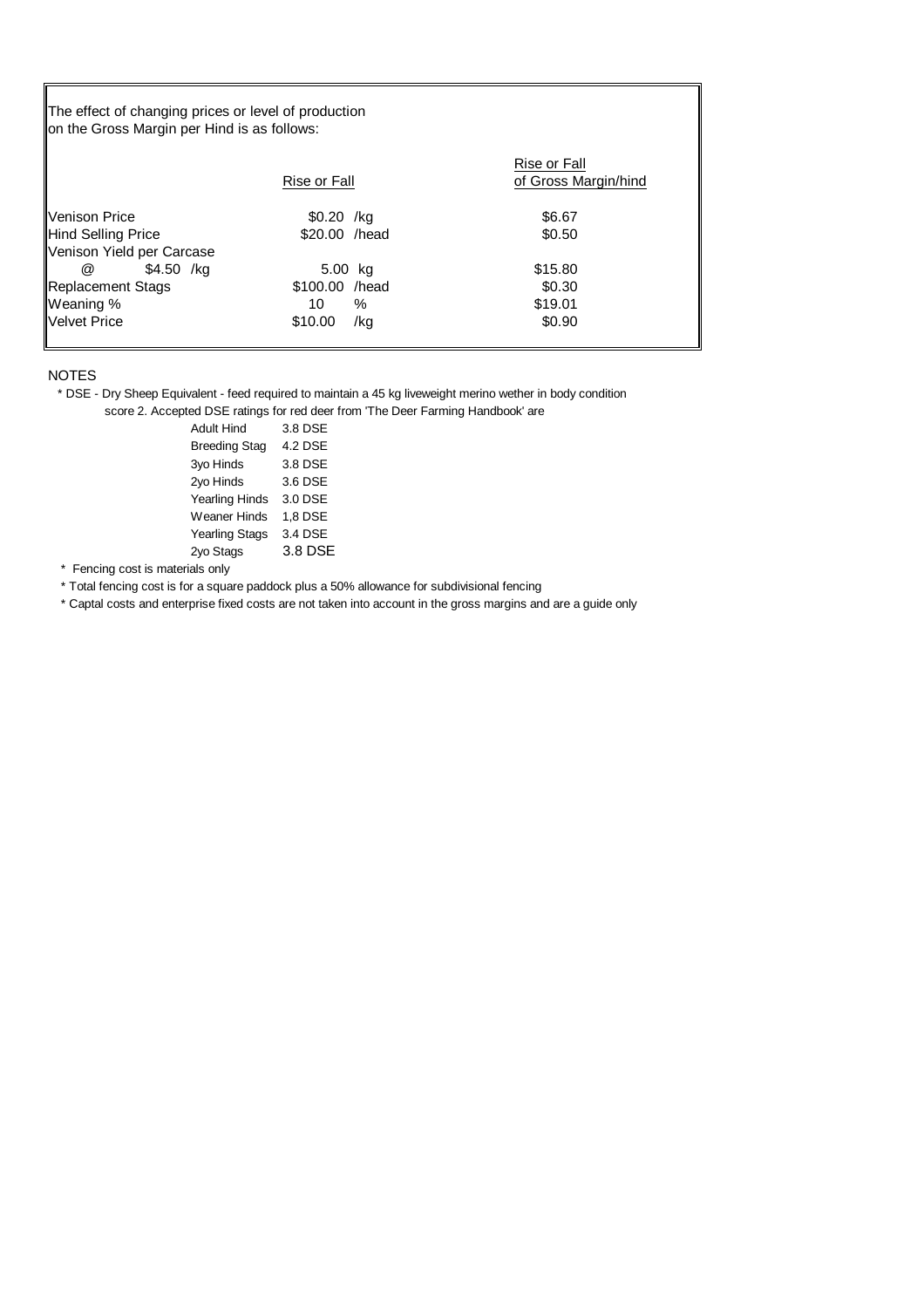**Appendix 2: Gross Margin Budget for Fallow Deer**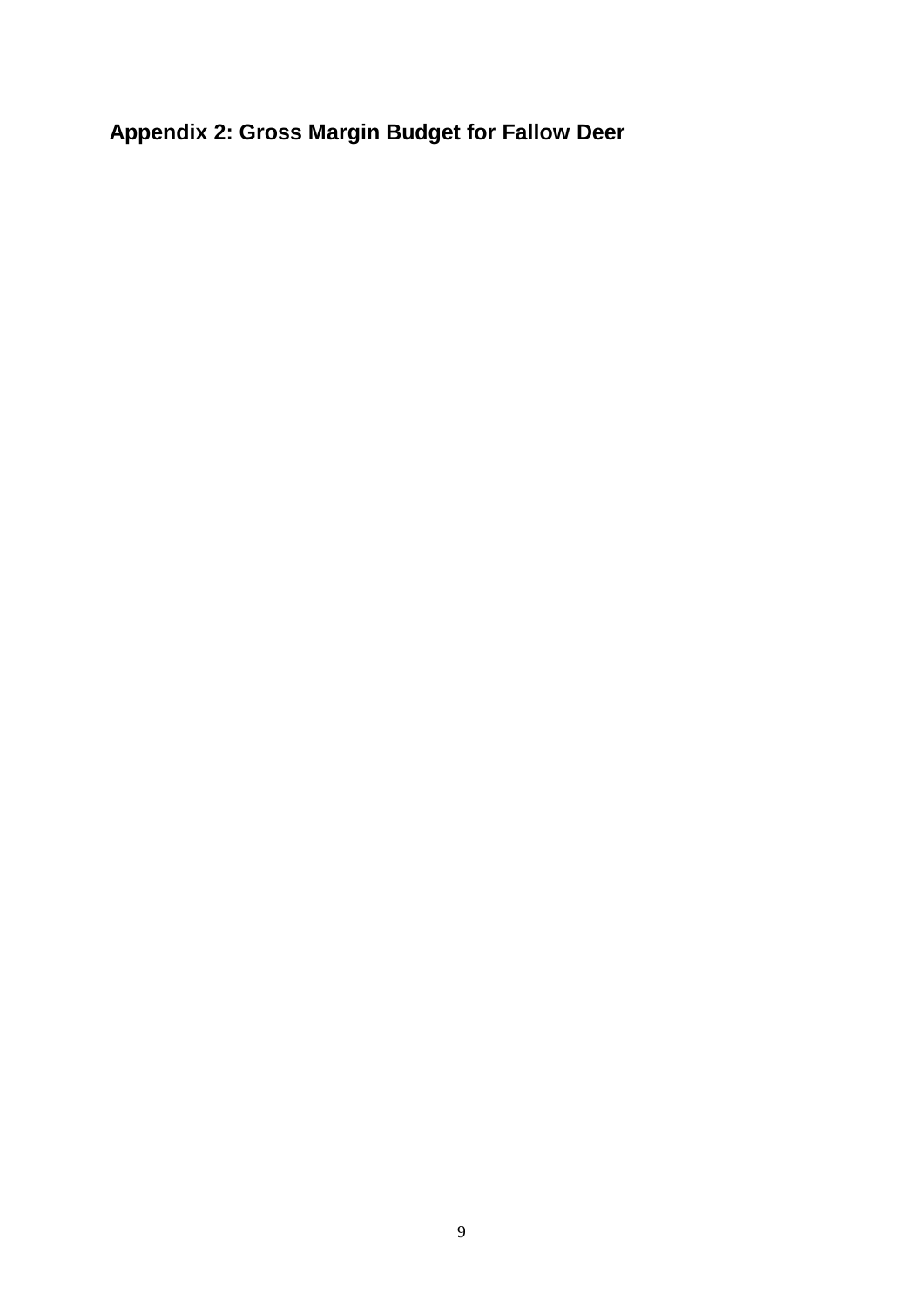### **GROSS MARGIN BUDGET FOR FALLOW DEER**

### **N.B. THIS BUDGET IS A GUIDE ONLY AS VALUES AND PRICES VARY ENORMOUSLY May 2010**

A 'gross margin' is the gross income earned by an enterprise less the variable costs incurred in achieving it. It is not a measure of profitability as it does not usually include fixed or overhead costs. It is a planning tool used to

help evaluate options and to enable comparisons between different enterprises. A range of comparative beef and sheep gross margin budgets can be found at www.dpi.nsw.gov.au/agriculture/farm-business

This budget is provided as a guide to members. However neither the DIAA or the author accept any responsibility for any errors, damage or losses whatsoever caused from using this budget. Intending deer farmers should seek professional advice as to the profitability of deer farming.

A downloadable version of this budget is available elsewhere on this site. It requires Microsoft Excel to open the spreadsheet and allows herd size and financial information to be changed.

#### **Stock Assumptions**

|                               | 200 Breeding does     |                   |  |  |
|-------------------------------|-----------------------|-------------------|--|--|
|                               | 80 % Weaning Rate     |                   |  |  |
|                               | 3 % Mortality Rate    |                   |  |  |
|                               | Bucks run at          | 3% of hind number |  |  |
|                               | Bucks retained for    | 5 years           |  |  |
| Does first mated at 16 months |                       |                   |  |  |
| Does mated annually           |                       |                   |  |  |
| Does retained for<br>10 years |                       |                   |  |  |
|                               | Does sold as breeders | $\frac{0}{6}$     |  |  |
|                               |                       |                   |  |  |

#### **Herd Structure**

| Age (yrs)             | <u>No.</u> | <b>DSE</b> | <b>Total DSEs</b> |                              |
|-----------------------|------------|------------|-------------------|------------------------------|
| 1 yr                  | 25         | 1.4        | 35                | (Replacement hinds retained) |
| 2 yr                  | 24         | 2.2        | 53                |                              |
| 3 yr                  | 24         | 2.2        | 52                |                              |
| 4 yr                  | 23         | 2.2        | 50                |                              |
| 5 yr                  | 22         | 2.2        | 49                |                              |
| 6 yr                  | 22         | 2.2        | 47                |                              |
| 7 yr                  | 21         | 2.2        | 46                |                              |
| 8 yr                  | 20         | 2.2        | 45                |                              |
| 9 yr                  | 20         | 2.2        | 43                | (Culled for slaughter)       |
| <b>Total Does</b>     | 200        |            | 420               | Deaths $=$<br>6              |
| <b>Breeding bucks</b> | 6          | 3.1        | 19                |                              |
| <b>Total Head</b>     | 206        |            | 438               |                              |

#### **Capital Costs:**

### A. Land and Plant Land

| ---<br>Carrying capacity                                                       | DSE/Ha<br>54 ha @      | $$3,000$ /ha | \$162,000.00 |
|--------------------------------------------------------------------------------|------------------------|--------------|--------------|
| Improvements - Fences<br>Boundary fencing @ \$5.00<br>54 ha square paddock $=$ | /metre for<br>\$14,697 |              | \$22,045.00  |
| - Yards                                                                        |                        |              | \$10,000.00  |

\$194,045.00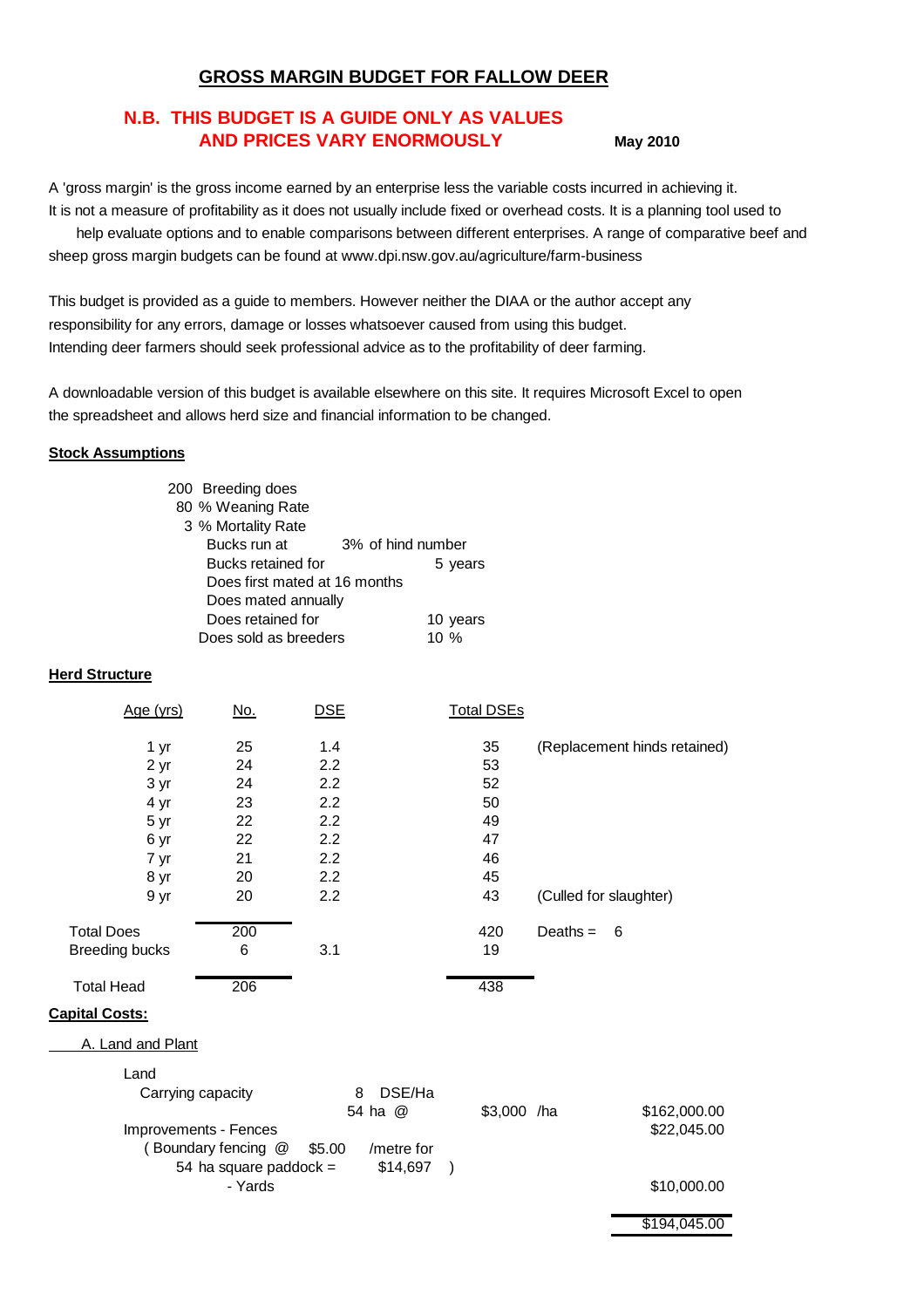|--|

|                               |                 | 200 Breeding Does at<br>6 Breeding bucks at                                                                                        |                                |                    |  |                                                                    | \$120.00<br>\$250.00     |            | \$24,000.00<br>\$1,500.00 |                        |
|-------------------------------|-----------------|------------------------------------------------------------------------------------------------------------------------------------|--------------------------------|--------------------|--|--------------------------------------------------------------------|--------------------------|------------|---------------------------|------------------------|
|                               |                 |                                                                                                                                    |                                |                    |  | <b>Total Capital</b>                                               |                          |            | \$25,500.00               | \$219,545.00           |
| <b>Enterprise Fixed Costs</b> |                 |                                                                                                                                    |                                |                    |  |                                                                    |                          |            |                           |                        |
|                               |                 | 340 hrs labour @<br>Repairs and maintenance<br>Rates and Insurance<br>Depreciation (est)<br>Interest on stock value<br>\$25,500.00 | \$20.00 /hr<br>@               | 8.00%              |  | \$6,800.00<br>\$2,000.00<br>\$3,000.00<br>\$1,000.00<br>\$2,040.00 |                          |            | \$14,840.00               |                        |
|                               |                 |                                                                                                                                    |                                |                    |  |                                                                    | <b>Total Fixed Costs</b> |            |                           | \$234,385.00           |
| <b>INCOME</b>                 |                 |                                                                                                                                    |                                |                    |  |                                                                    |                          |            |                           |                        |
|                               |                 | 5 Does<br>47 Does                                                                                                                  | $^\text{\textregistered}$<br>@ |                    |  | \$120.00 /head live sale<br>22 kg at                               |                          | \$4.40 /kg |                           | \$600.00<br>\$4,549.60 |
|                               |                 | 19 Hinds $+$<br>Mean Carcase Wt.                                                                                                   |                                | 77 bucks (venison) |  | 22 kg                                                              | at                       | \$4.40 /kg |                           | \$9,292.00             |
|                               | A. Total Income |                                                                                                                                    |                                |                    |  |                                                                    | \$14,441.60              |            |                           |                        |

**VARIABLE COSTS**

| Fodder Purchases at        | \$10.00              | per doe    |       | \$2,060.00 |
|----------------------------|----------------------|------------|-------|------------|
| Drenching at               | \$0.50               | per weaner |       | \$80.00    |
| Vaccination at             | \$0.15               | per head   |       | \$30.90    |
| Vet. Costs                 |                      |            |       | \$100.00   |
| Slaughter Levy             | @                    | \$0.080    | /kg   | \$250.72   |
| Selling/Transport Costs    | $^{\textregistered}$ | \$12.00    | /head | \$1,716.00 |
| Pasture costs              | $^{\textregistered}$ | \$100.00   | /Ha   | \$5,400.00 |
| Replacement Breeding bucks | $^{\textregistered}$ | \$250.00   | /head | \$300.00   |
|                            |                      |            |       |            |

**B. Total Variable Costs** \$9,937.62

| Gross Marqin            | \$4,503.98 |
|-------------------------|------------|
| <b>Gross Margin/Doe</b> | \$22.52    |
| <b>Gross Margin/DSE</b> | \$10.28    |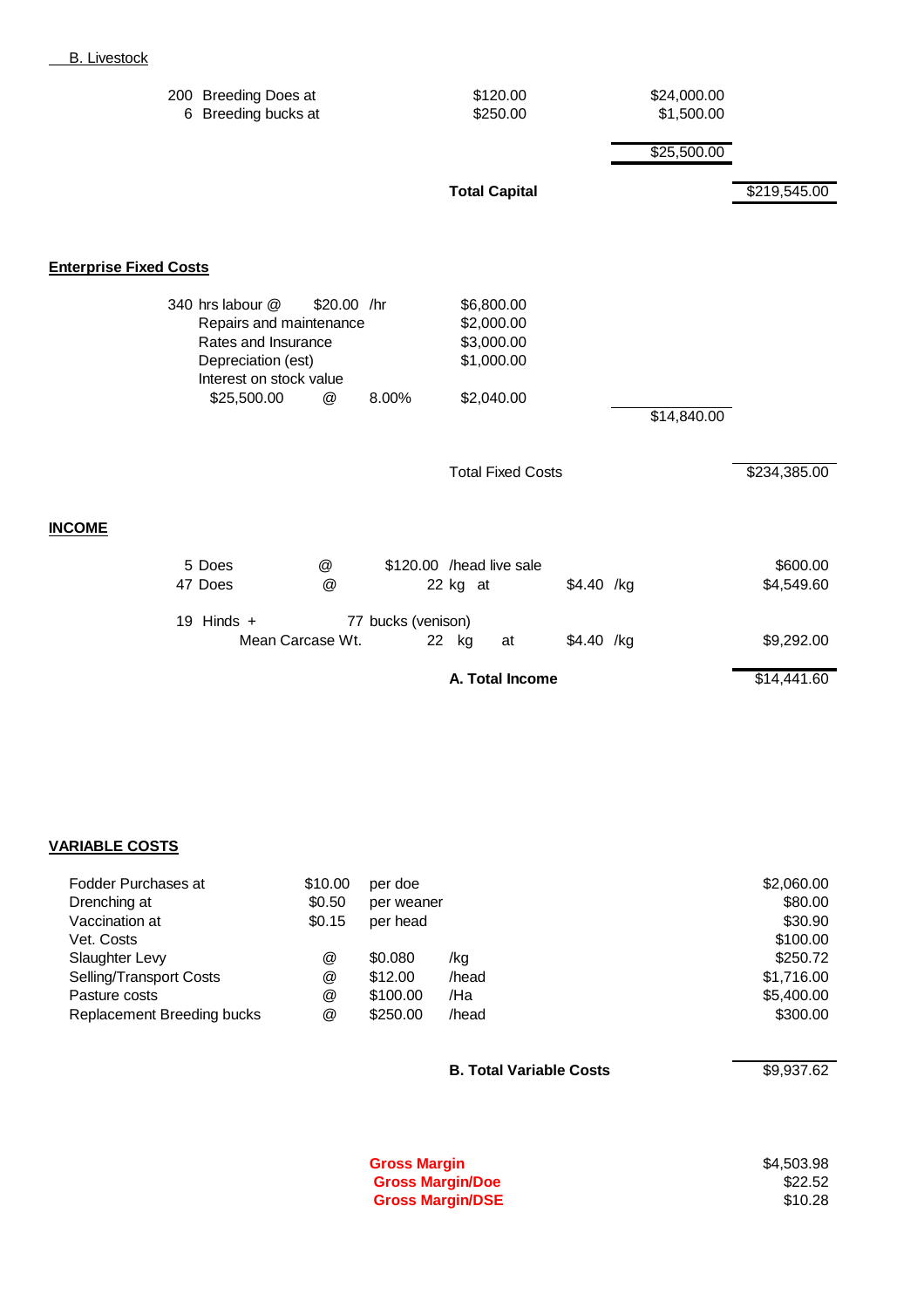The effect of changing prices or level of production on the Gross Margin per Hind is as follows:

|                      |                           | Rise or Fall   |      | Rise or Fall<br>of Gross Margin/hind |
|----------------------|---------------------------|----------------|------|--------------------------------------|
| Venison Price        |                           | $$0.20$ /kg    |      | \$3.15                               |
| Doe Selling Price    |                           | \$20.00 /head  |      | \$0.50                               |
|                      | Venison Yield per Carcase |                |      |                                      |
| $^{\textregistered}$ | $$4.40$ /kg               | 5.00 kg        |      | \$15.45                              |
| Replacement Bucks    |                           | \$100.00 /head |      | \$0.60                               |
| Weaning %            |                           | 10             | $\%$ | \$8.44                               |
|                      |                           |                |      |                                      |

#### NOTES

 \* DSE - Dry Sheep Equivalent - feed required to maintain a 45 kg liveweight merino wether in body condition score 2. Accepted DSE ratings for red deer from 'The Deer Farming Handbook' are

| Doe         | 2.2 DSE |
|-------------|---------|
| Buck        | 3.1 DSE |
| Weaner Doe  | 1.4 DSF |
| Weaner Buck | 1.9     |

\* Fencing cost is materials only

\* Total fencing cost is for a square paddock plus a 50% allowance for subdivisional fencing

\* Captal costs and enterprise fixed costs are not taken into account in the gross margins and are a guide only